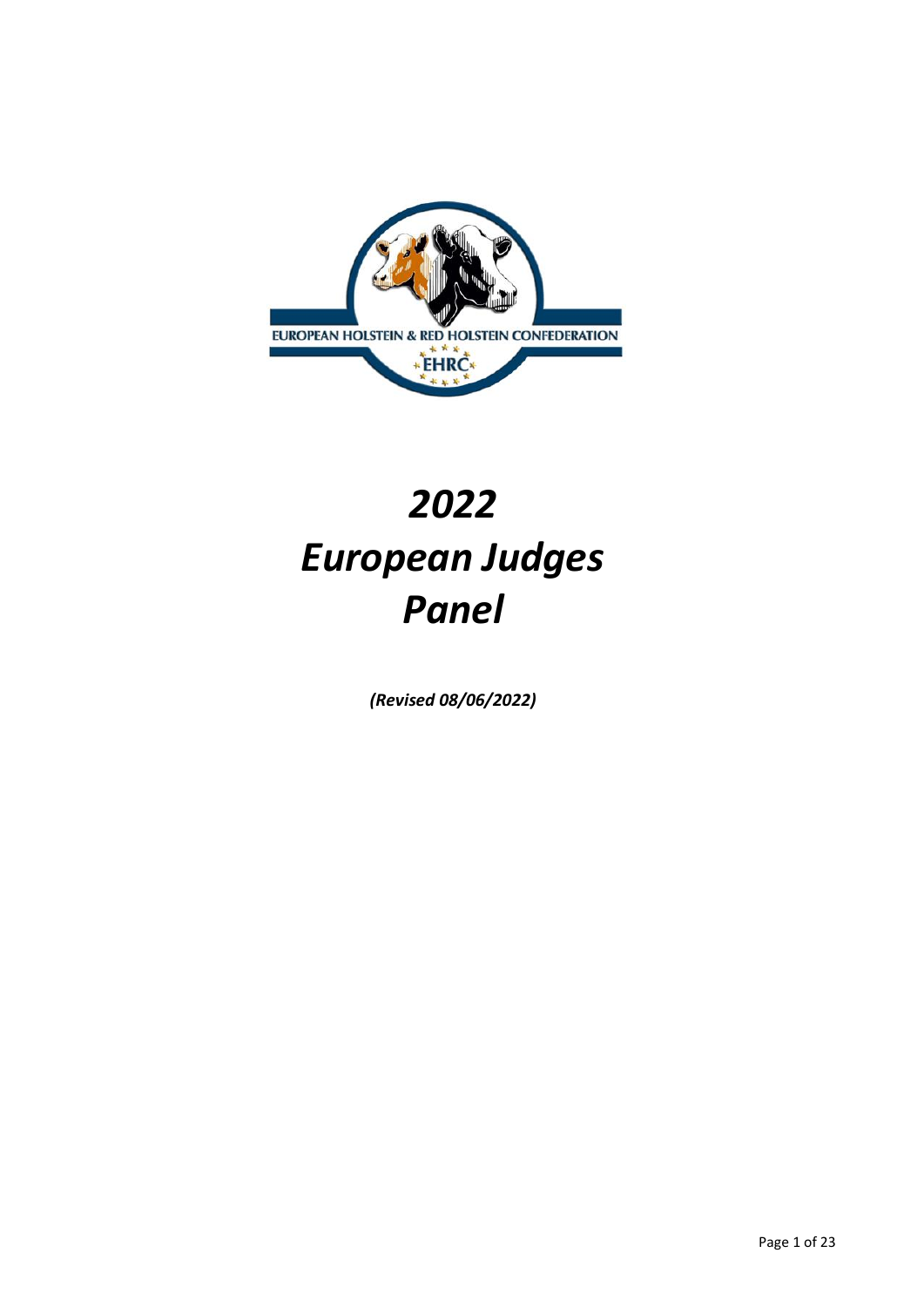

## **The European Judges Panel**

## **Introduction**

The objective of the EHRC was to establish a European Judges Panel to harmonise European Holstein judging and promotion, within the show-ring, throughout the European Union. The aim of the project was to standardise show-ring protocols, Judge's assessment and reason giving techniques ensuring the promotion and development of the European Holstein is based on sound functional conformation, which is highly correlated with longevity and all aspects of animal welfare.

The project commenced in 1994 with the appointment of an EHRC working group under the chairmanship of Dr Enrico Dadati (Italy). The Judges Panel Working Group consists of judging experts from throughout the European Union. The current composition of the working group can be found on the EHRC website.

EHRC members are asked to nominate up to three experienced Judges from their organisations to participate in a series of Judge's workshops. These judges usually have attended and passed with success their organisations own National Harmonization workshop. Organisations with no National Harmonization workshop are urged by EHRC to send their participants to the European Holstein Judges School, before applying to attend the Holstein European Judges Workshop. The format of the events designed to encourage the exchange of information by combining demonstrations with lively debate, with Master Judges acting as arbitrators to bring sessions to a conclusion.

European Holstein Judges Workshops have been organised in the following Countries: Italy 1995, Belgium 1996, 1998, 2000, United Kingdom 1999, France 2001, Portugal 2002, Denmark 2004, Switzerland 2006, Poland 2007, Spain 2009, United Kingdom 2011, the Netherlands 2013, Hungary in 2015, Germany in 2017 and Ireland in 2019.

The attendees' are asked to judge a number of classes and give reasons as to why they had placed the animals in that particular order. The results from the judging sessions are collated and a list of the top performing Judges is made. A Judge must qualify at two conferences before being eligible to be included on the official European Judges Panel. Each panel member is asked to supply a CV, including the languages spoken, which were then distributed to all EHRC member countries and posted on the members section of the EHRC website.

In the first instance, countries wishing a particular Judge are asked to contact the responsible Breed Association, as specified below. If there is no response, then countries may contact the Secretary General who will email the Judge directly, copying in the Breed Association.

In 2013 a European Showmanship Panel was established, listing qualified Judges who are recommended to officiate at European Showmanship competitions.

During the past decade the European Judges Panel list has been used by many countries, which has resulted in a successful exchange of Judges between member states, one of the fundamental aims of the project. In addition judging throughout the EU has become far more harmonised. The project continues to develop and expand with workshops planned for the future.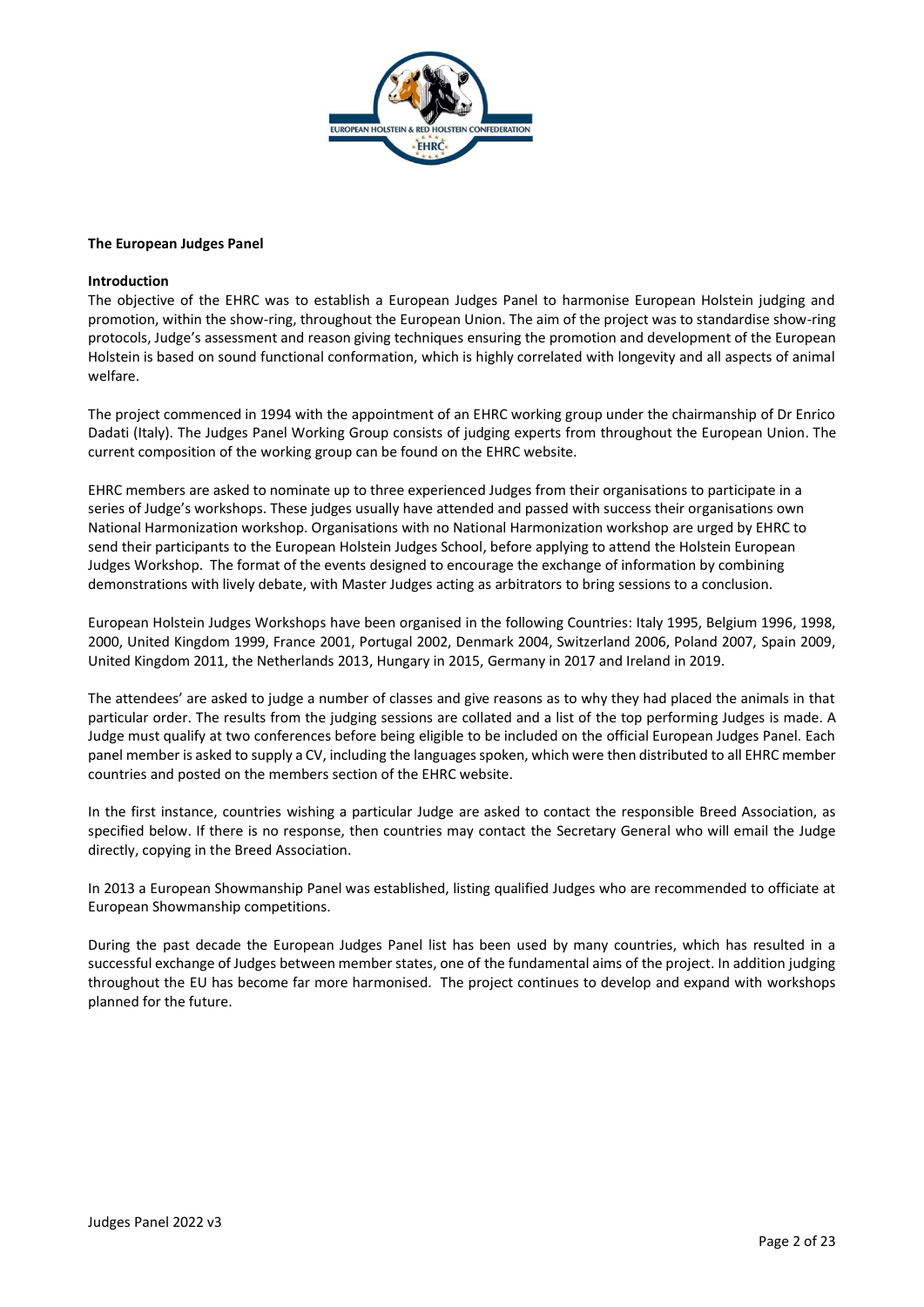

## **THE JUDGES PANEL MEMBERS**

| <b>Name</b>             | Country             | Contact                         |
|-------------------------|---------------------|---------------------------------|
| <b>Bruno Deutinger</b>  | Austria             | Terler@Rinderzucht-Stmk.at      |
| Pierre Creppe           | Belgium             | pmayeres@awenet.be              |
| Tjebbe Huybrechts       | Belgium             | Addy.Moree@crv4all.com          |
| Martine Lambot          | Belgium             | pmayeres@awenet.be              |
| Danny Verstegen         | Belgium             | Addy.Moree@crv4all.com          |
| Zdeněk Schaffelhoffer   | Czech Republic      | motycka@holstein.cz             |
| Søren Christensen       | Denmark             | info@danskholstein.dk           |
| Niels Erik Haahr        | Denmark             | info@danskholstein.dk           |
| Jean-Phillippe Duchange | France              | thierry.menard@primholstein.com |
| Antony Le Trionnaire    | France              | thierry.menard@primholstein.com |
| <b>Thomas Hannen</b>    | Germany             | holstein@rind-schwein.de        |
| Cord Hormann            | Germany             | holstein@rind-schwein.de        |
| Torben Melbaum          | Germany             | holstein@rind-schwein.de        |
| Manfred Uhrig           | Germany             | holstein@rind-schwein.de        |
| Zsolt Kőrösi            | Hungary             | office@holstein.hu              |
| Tamás Sebők             | Hungary             | office@holstein.hu              |
| Giuseppe Beltramino     | Italy               | corradozilocchi@anafi.it        |
| Massimo Capra           | Italy               | corradozilocchi@anafi.it        |
| Attilio Tocchi          | Italy               | corradozilocchi@anafi.it        |
| Anne Kalsbeek           | Netherlands         | Addy.Moree@crv4all.com          |
| Jan Steegink            | Netherlands         | Addy.Moree@crv4all.com          |
| Paul Hannan             | Republic of Ireland | enquiries@ihfa.ie               |
| Garry Hurley            | Republic of Ireland | enquiries@ihfa.ie               |
| Victor Jackson          | Republic of Ireland | enquiries@ihfa.ie               |
| Gary Jones              | Republic of Ireland | enquiries@ihfa.ie               |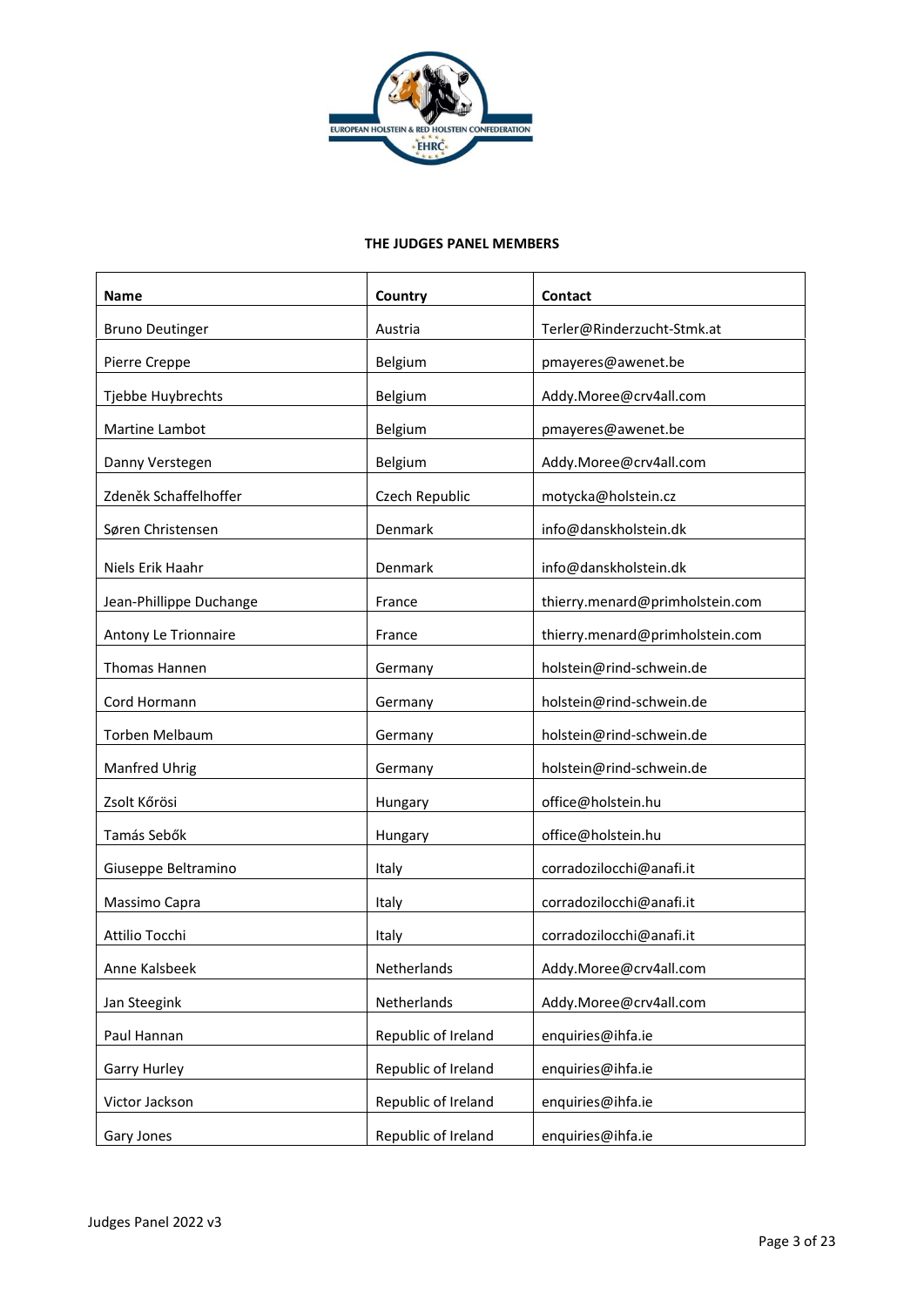

| <b>Name</b>             | Country        | Contact               |
|-------------------------|----------------|-----------------------|
| Javier Alvarez          | Spain          | conafe@conafe.com     |
| Jaume Serrabassa        | Spain          | conafe@conafe.com     |
| Paulino Badiola         | Spain          | conafe@conafe.com     |
| Albert Kuiper           | Sweden         | gill.zeilon@telia.com |
| Gill Zeilon             | Sweden         | gill.zeilon@telia.com |
| Marcel Egli             | Switzerland    | info@holstein.ch      |
| <b>Thomas Ender</b>     | Switzerland    | info@holstein.ch      |
| <b>Patrick Gubelman</b> | Switzerland    | info@holstein.ch      |
| Jacques Rouiller        | Switzerland    | info@holstein.ch      |
| Andrew Cope             | United Kingdom | info@holstein-uk.org  |
| John Cousar             | United Kingdom | info@holstein-uk.org  |
| Michael Gould           | United Kingdom | info@holstein-uk.org  |
| Mark Nutsford           | United Kingdom | info@holstein-uk.org  |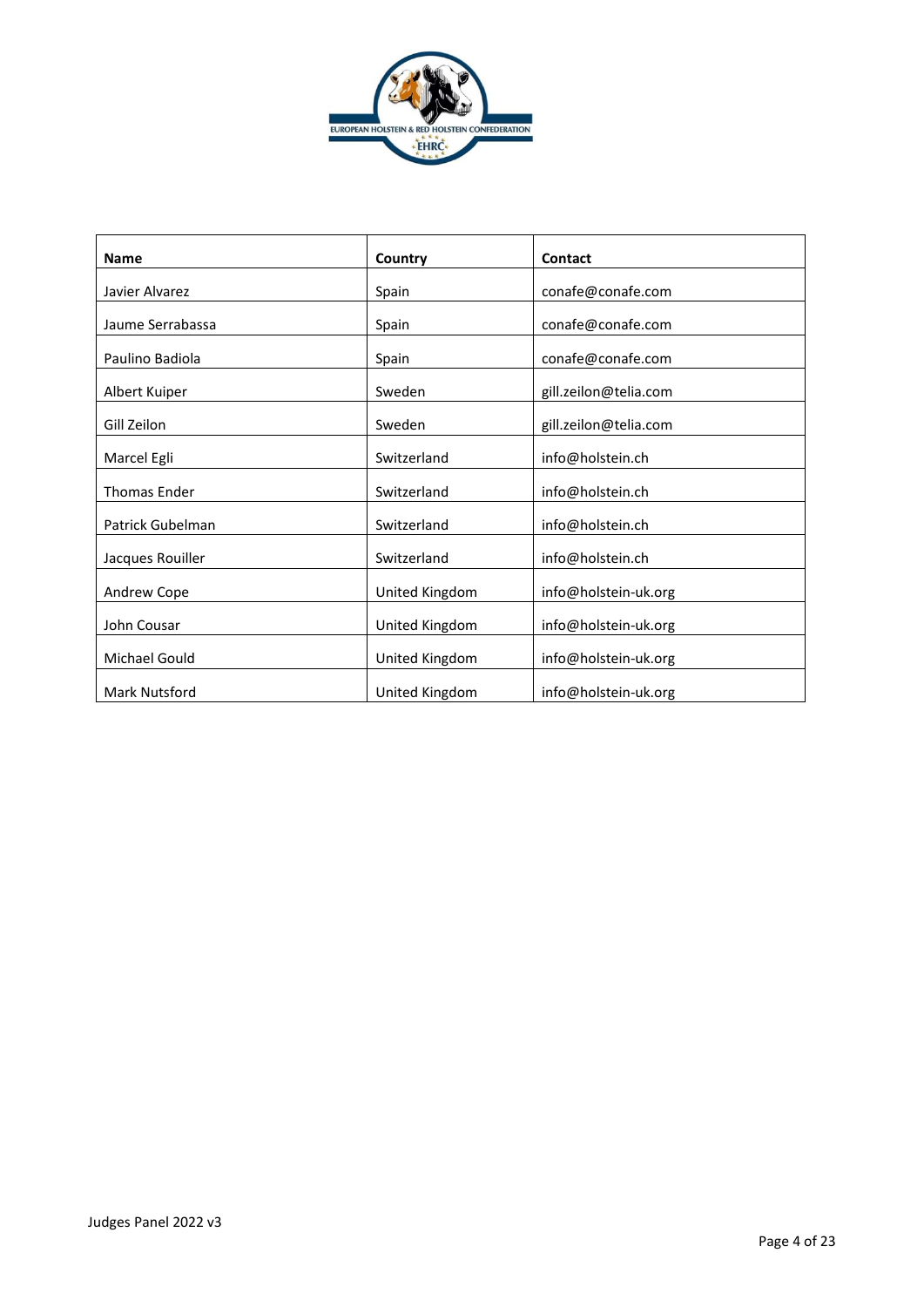

## **CV OF PANEL MEMBERS**

#### **Bruno Deutinger – Austria**



Bruno was born and grew up on a dairy farm in Saalfelden Austria. There he got his passion for Holstein cows. He works for the breeder organization "Rinderzucht Tirol eGen". His tasks are: breeding program Holstein and cattle sales for several breeds.

#### **Judging Career:**

Internationally: Nacht der Holsteins in Buchloe (Germany), Agrialp in Bozen (Italy) in 2017; Zukunft Rind in Alsfeld (Germany), Jerseyopen in Erfurt and Thüringer Holsteinschau (Germany) in 2018; RBW Holsteinschau in Bad Waldsee (Germany) in 2019

Languages: German and English

## **Pierre Creppe – Belgium**



Pierre was born in 1980 and is married with three children. He lives in Louveigné, near Liège in Wallonie, in the South of Belgium. He comes from a farming family and has been passionate about genetics and cow shows since he was a child. Pierre has worked for AWE, Genetic Walloon Association for breeders in Belgium, as a sales representative for 16 years and is now a Sales Manager. He has a very good knowledge of showmanship, and won the European Young Breeders School in Battice, Belgium where he became a coach for many years. Pierre started to Judge in 2008 as an official Belgian judge.

#### **Judging Career:**

Nationally: Ath by night, Open Show Wavre, and many local shows

Internationally: National Show in Czech Republic BRNO, Swiss-Expo Lausanne Showmanship Young Breeders 2018; Lisieux (Normandie), La-Roche- sur-Yon (Vendée), Metz (Moselle), Arras (Pas de Calais), Sedan (Ardennes), Verdun (Meuse), Habsheim (Alsace), Feurs (Loire), Senonches (Eure et Loire), Open Château Gonthier (Mayenne), … Internationally: Judge of the Holstein championship – international Fair of SPACE (France)

Languages: French and English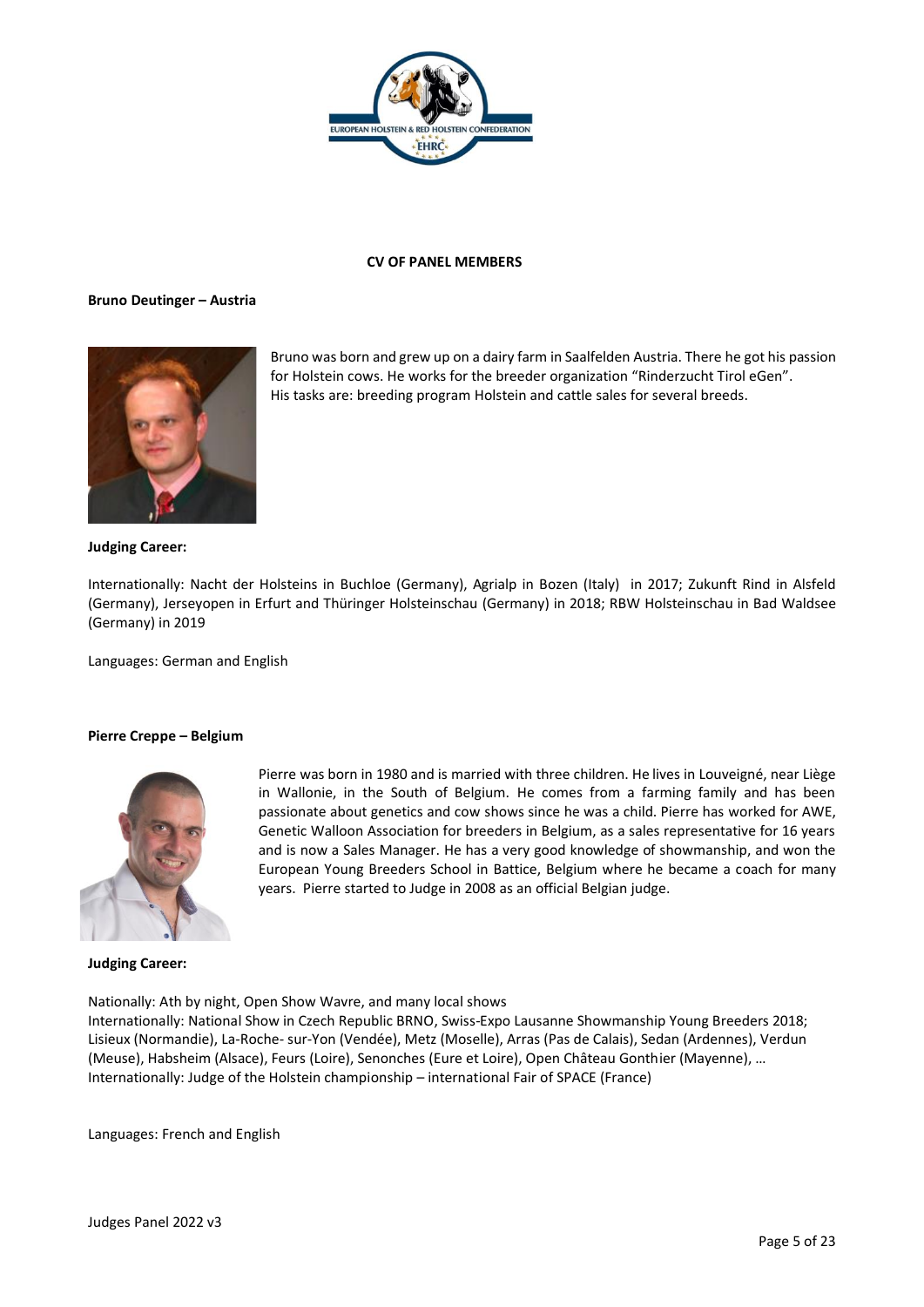

#### **Tjebbe Huybrechts – Belgium**



Tjebbe was raised on a family farm in Geel, Flanders, which milked about 60 black Holstein cows and bred 2 bulls for AI in Germany and the Netherlands. Tjebbe's passion and enthusiasm for `Holsteins' resulted from working with the cows on the farm and participating in many shows.

Tjebbe attended Judging schools in Spain 2009 and UK 2011.

In 2011 Tjebbe graduated from University of Leuven with a Master of Bioscienceengineering degree which specialized in Livestock production. He is now working on a PhD.

Martine, her husband and two children have a farm in the south of Belgium in "Wallonie". They have seventy-five milking cows, averaging 10 400 kg with seven EX, forty VG, with a classification average of 85.3 and seventy-five young stock. We participate in different shows in Belgium with our own cows and regularly have good results: Grand Champion Libramont 2011, Reserve Champion "Nuit de la Holstein" 2012 and more. When she was younger she was three times at the European Young Breeder School in Belgium and her best place was 5<sup>th</sup>. She attended three times at the Belgium Judging School and participated four times at the EHRC Judging Schools (Spain, UK, Netherlands and Hungary). Martine aims to breed equilibrated cows and research

## **Judging career:**

Nationally: Belgium National, 2011, Benelux show Nuit de la Holstein, Belgium 2013 Internationally: CRV Cow-expo Holland 2009 and 2011, National show of Holland NRM 2012 and Agro Nord show, Denmark 2013, Agriflanders, Gent 2013, Russian Dairy Show, Nizhny Novgorod 2015

Languages spoken: Dutch, French and English.

## **Martine Lambot – Belgium**



#### **Judging career:**

## Nationally: Several shows in Belgium

Internationally: Including Libramont 2009, Ath by night 2013, Open Battice, provincial Malmedy, two regional shows in France. Judge of the FEFRIGA - Regionale Holstein show of Galicia (Spain), Junior Wintershow Ettelbruck (Luxembourg) in 2019.

longevity. Breeding Holsteins is her passion.

Languages spoken: French and English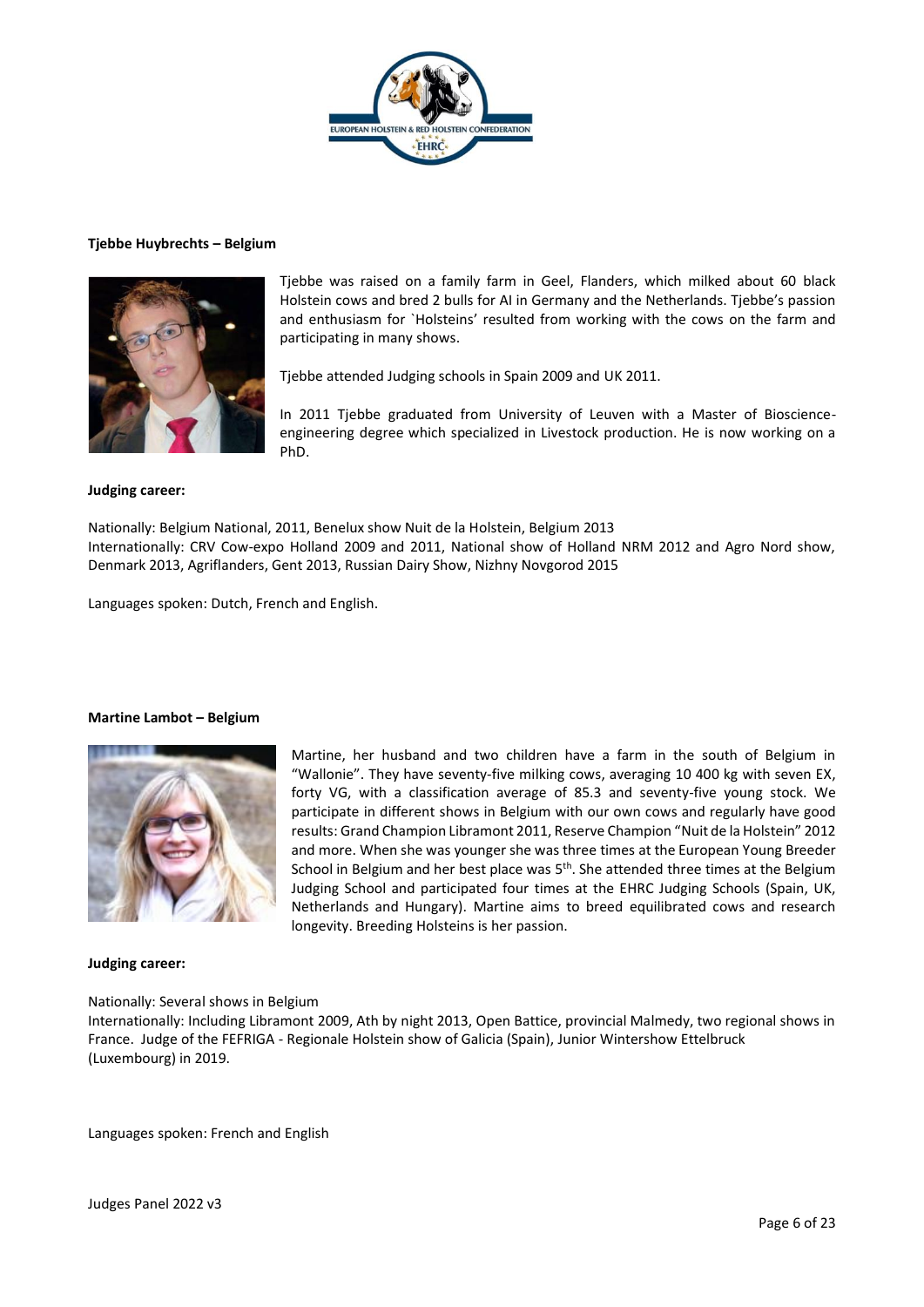

## **Danny Verstegen – Belgium**



Danny (born in 1976) owns a dairy farm with 60 Red Holstein cows in Leffinge, Flanders. In 2004 he took over this farm from his parents after a career as classifier at CRV. His herd is ranked in the top 5 for highest average classifications of Flanders in 2014 and 2015. Danny was a successful contender at the European Judges Conferences in 2015 and 2017.

## **Judging career:**

Agriflanders Gent Belgium 2003, CRV Cow-Expo Holland, 2006 and 2015. All provincial shows in Belgium from 2010 to 2017.

Languages spoken: Dutch and English

## **Zdeněk Schaffelhoffer – Czech Republic**



In 2006 Zdeněk finished Agriculture University. After graduation he became Holstein cattle classifier for the Czech and Moravian Breeders Association. In 2016 Zdeněk became part of Holstein Canada classifiers team for several months and since 2017 he has been working for Holstein Cattle Breeders Association of the Czech Republic.

**Judging Career:**

Nationally: several Czech shows Internationally: Slovak National Holstein Show (twice), one regional show, Croatian National Show, Shows in Russia

Languages spoken: Czech, English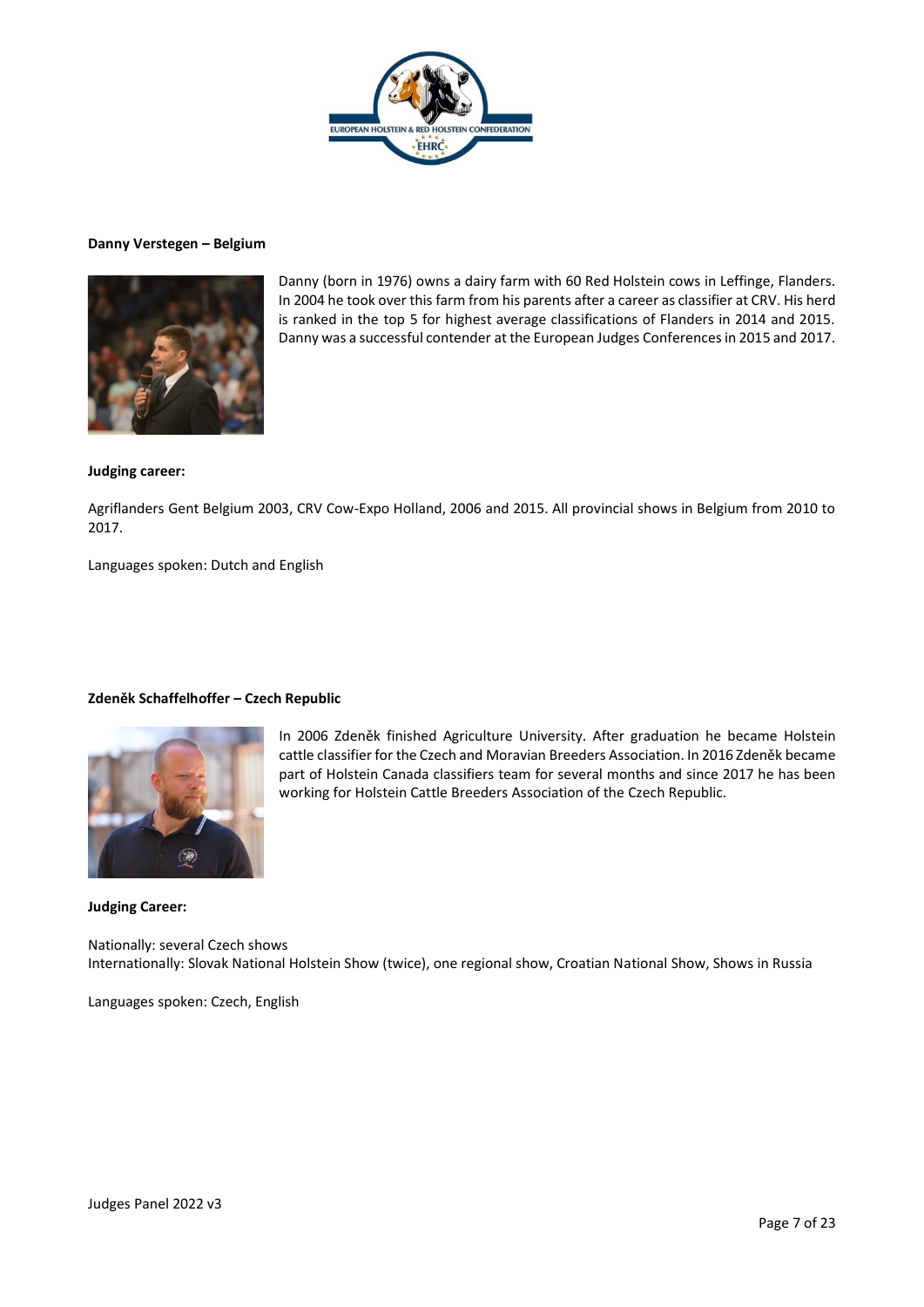

#### **Søren Christensen – Denmark**



Søren was born on a farm with a tradition for showing and breeding good cows. Søren has exhibited cows for many years and has a very keen interest in this type of work. He has competed in "Showmanship competitions" for many years, achieving great success. Søren has worked as herd manager, and here he has tried to develop the interest in breeding good cows in commercial herds. Today he works as a classifier.

Søren has participated in 5 EHRC Judging Schools. At Judging Schools in Denmark, he works as a Master Judge.

#### **Judging career:**

Nationally: 2013 National Show Denmark Holstein judge, 2014 National show Denmark Jersey, 2015 - National Show Denmark Red Danish Breed 2016 National show Herning DK - cows (Jersey), 3 x Local show; 2017 6 x local shows Internationally: 2013 - Judged 2 regional shows in Sweden, 2014 - Sweden a regional show and on Azor Island, 2018 – National show Hungary in connection with EHRC congress.

Languages spoken: Danish and English.

#### **Niels Erik Haahr – Denmark**



Niels Erik Haahr has always been interested in cattle breeding. From the age of 15 he started investing in the best genetic from Germany, Holland and the USA. During his education as a farmer, he worked 12 months in the USA and Canada gaining experience in cattle presentation and showing. Returning to Denmark he was instrumental in starting young breeders' clubs and showmanship competitions. Today, in family partnership, he owns Anderstrup Holsteins. They have a herd of more than 600 cows. The herd has an average 365-day production of more than 16,000 kg. Anderstrup are historically one of the most winning herds with more than 30 championship titles at National show. Niels Erik Haahr is one of the Master Judges at workshops in Denmark – he has participated in several Europeans workshops – in 2013 he was one of the Master judges.

#### **Judging career:**

Nationally: 2014 - National shows in Denmark.

Internationally: Sweden, Portugal, 2013 - European Championship Switzerland, National show in Spain, 2014 - National shows in, Hungary, Netherlands, UK, 2016 National HHH NLD National Show, Finland, 2017 National show NRM NLD

Languages spoken: Danish and English.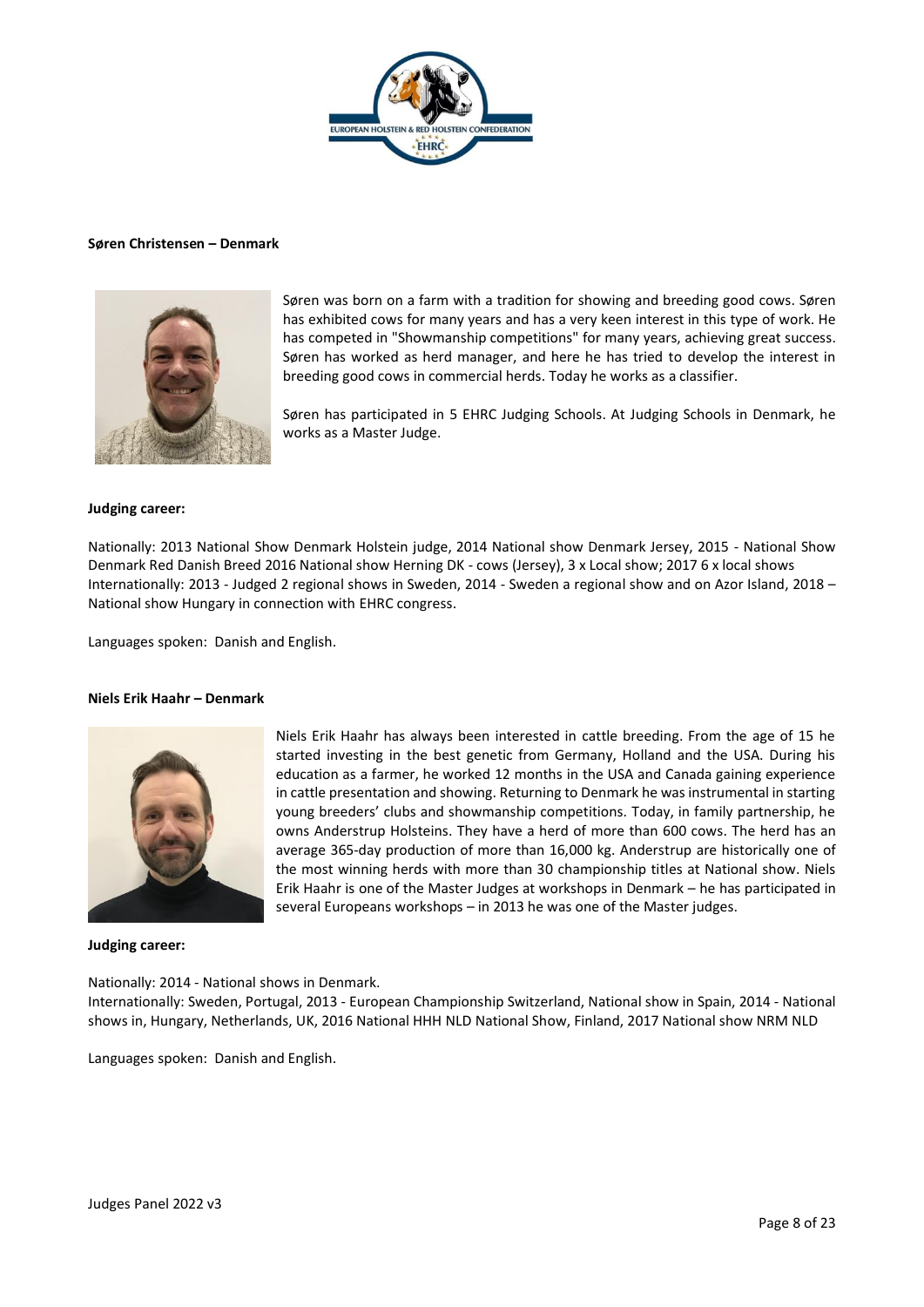

#### **Jean-Phillippe Duchange - France**



After a career as a classifier, Jean Philippe returned on the family farm in Normandy with his wife and their 3 children. They manage 70 cows and 180 Ha of land. Their cows' milk is used to make "Camembert" a famous French cheese.

## **Judging Career:**

Nationally: French national show in 2006 and 2014. Paris SIA show in 2016. Space in 2015. Sommet de l elevage Cournon in 2017 and many regional shows.

Internationally: Czech national show in 2013, Belgium show at Libramont in 2017; 2018 Andalousie (Spain) in 2018.

Languages spoken: French and English

## **Anthony Le Trionnaire – France**



Born and raised on a Holstein farm in Brittany, Anthony spent his teenage years fitting and grooming cattle for shows. He has a diploma in Superior Agriculture. Anthony has worked for French AI semen export for many years; he works now in France for Bovec that sell North America bull semen.

In partnership with his older brother, Anthony is involved in his family farm, managing the herd genetics. Together, they have bred many champion cows and AI bulls. The first embryos exported from Europe to Canada originated from their herd. Their farm was founded in 1807, and in 1970 Holsteins were introduced. They have reached high synthetic global index (ISU) and conformation scores with 85% of the herd (80 dairy cows) classified VG or EX presently including 7 EX cows and an average of 86.3 pts. He

participated at 5 European judging workshops (Switzerland, Poland, Spain, United Kingdom and The Netherlands) and was one of the Master Judges in 2007 and 2009.

#### **Judging career:**

Nationally: The French National Holstein show in 2004 and 2009; 2017 Paris.

Internationally: Chile (2003), Belgium (2004), Finland (2005), Australia (2006), Hungary (2007), Morocco (2007), New-Zealand (2009), Estonia (2009) and Ireland (2010). Regional shows in Brasil (2002, 2003), Belgium (2007), England (2008), Spain (2004, 2006, 2008,2014), Portugal (2010, 2011, 2013) and Switzerland (2011). 2017 Paris, 2013 Portugal; NRM Show in June 2019 in Netherland

Language spoken: French, English, Spanish, Portuguese and understand, better than speaking, German and Italian.

Judges Panel 2022 v3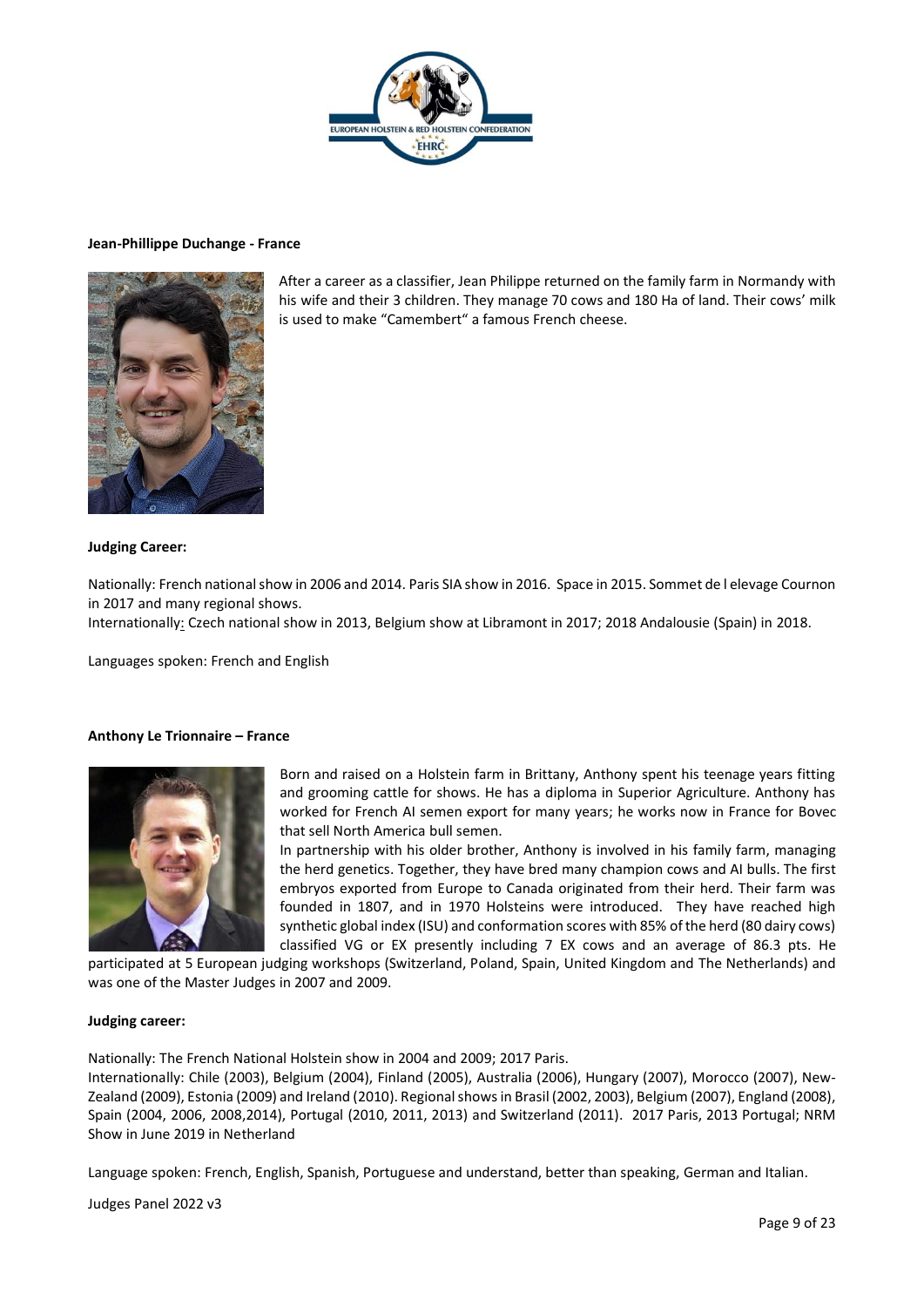

## **Cord Hormann – Germany**



Living in Warmsen, Lower Saxony, Germany, Cord is the owner and operator of Wilcor Holsteins with 30 milking cows and female offspring plus 70 ha farmland. He attends shows regularly with his own cattle. The current production is 11.500 kg; 14 EX, 34 VG, 2 GP. Cord graduated from the University of Applied Sciences in Osnabrück, Germany in 2009 with a bachelor degree in agriculture. He spent 10 months in North America during High School and worked with cows at shows like World Dairy Expo, Royal Winter Fair, Swiss Expo. Cord has been a member of the German Judging Panel since 2008.

#### **Judging career**

Regional shows: RUW-Schau, Hamm; Hessens Zukunft, Alsfeld; Osnabrücker Schwarzbunttage, Neumünster am Abend, Excellentschau, Leer, Schau der Besten, Verden

Nationally: German National Holstein Show 2017 in Oldenburg.

Internationally: Castlewellan Show, Northern Ireland; Luzerner Junior Expo, Switzerland; Steiermark Show, Austria; Summershow Jön-Köping Sweden; Luxembourg, Moscow Show, Russia.

Languages spoken: German and English, very little French

#### **Torben Melbaum - Germany**



Torben is from the Masterrind area in the northern part of Germany. He came into the dairy business through a young breeders competition and friends in the dairy business. After high school he went to North America and had an internship at Siemers Holstein for 3 months in the USA and at Crasdale Farms for 8 months in Canada. After that he studied agricultural Dairy science at the University in Göttingen where he obtained a Bachelor and Master degree. Following that Torben worked at Masterrind GmbH for 3 years. Today he has his own business with two friends running the company Bullseye Genetics GmbH which sells semen all over the world.

#### **Judging career**

Nationally: Germany Internationally**:** Ireland, Austria, Luxemburg and Switzerland

Languages spoken: German and English.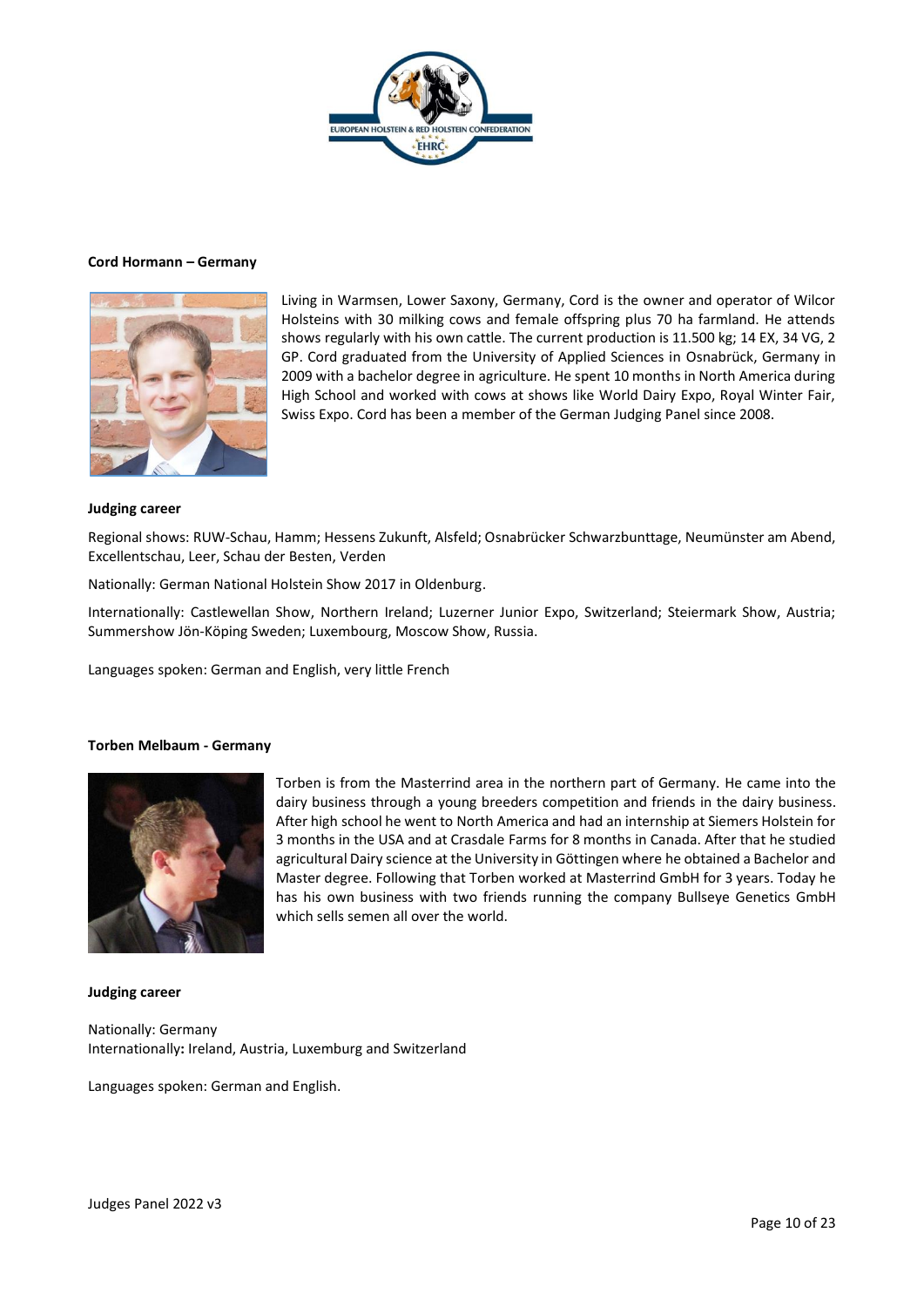

#### **Thomas Hannen - Germany**



Thomas is 40 years old, married and has 4 children. He lives in West Germany (NRW) near the Dutch border. Thomas has 250 Holstein cows (black and red), 150 young stock (female) with a herd average of 10.500kg with 4,2%F and 3,5%P. His farm is 145ha with wheat, corn, grass and potatoes.

## **Judging Career:**

Regional Shows: WEU-Konvent, Oldenburg; Neumünster am Abend 2012, 2020, 2022; Hessens Zukunft, Alsfeld; Rind Aktuell, Karow; Blickpunkt Rind 2017, Paaren; Hessens Zukunft 2022

Nationally: DHV-Jungzüchterwettbewerb 2009; German Dairy Show 2019 Internationally: Foire Agricole Ettelbrück, LUX 2012; Agrosemana Show 2015, Portugal

## **Manfred Uhrig - Germany**



Manfred and his sister are currently managing a dairy farm near Frankfurt with 200 ha farmland and110 cows. Since 2004, Manfred has been a member of the German Judges Panel. He also is a member of the board at Qnetics (former ZBH).

#### **Judging career:**

Local shows: Färsenschau Krefeld (RUW), Excellent-Schau, Leer (VOST), Rind Aktuell, Karow (RA), Hessens Zukunft, Alsfeld (ZBH), RUW-Schau, Hamm (RUW), Neumünster am Abend, Neumünster (RSH), Blickpunkt Rind, Paaren (RBB), Schau der Besten, Verden (MAR), Nikolausschau Bismark, Osnabrück Schwarzbunttage

Nationally: German National Holstein Show 2015 in Oldenburg

Internationally: Estonia; Romania 2010; Northern Ireland 2011; Country Judge European Show 2013, Fribourg, HHH Show 2013 (NL), Moscow 2015, NRM Show 2017 (NL), Luxembourg Summer Classics, Ettelbruck

Languages spoken: German and English.

Judges Panel 2022 v3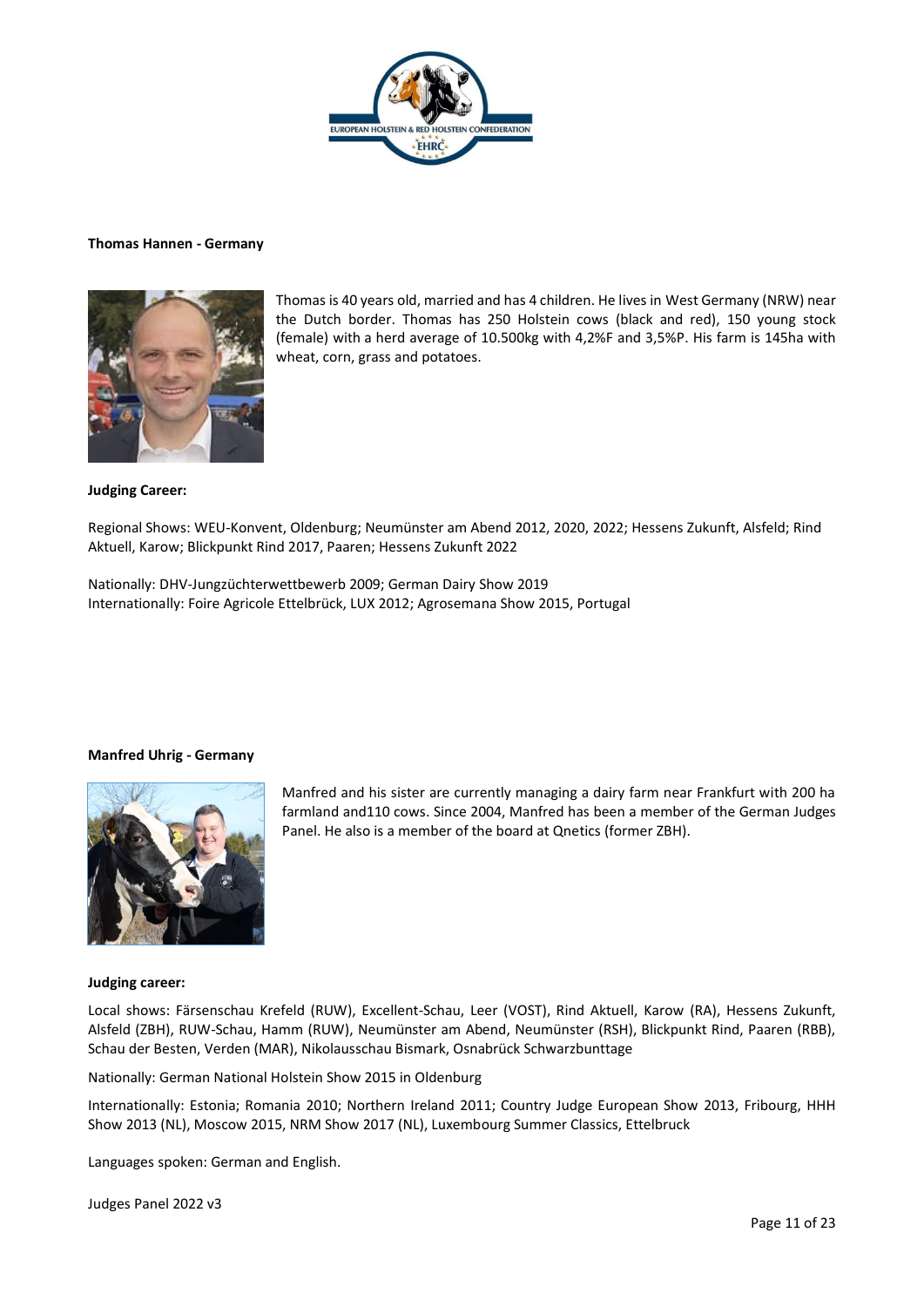

## **Zsolt Kőrösi – Hungary**



Zsolt received, in 1996, a diploma of agriculture. He has worked as a classifier for the National Association of Hungarian Holstein-Friesian Breeders since 1996 and since 2000 as Breeding Director and Head Classifier.

He has been a member of the Harmonization Program of the European Judging School since 1999.

Zsolt is responsible for the young leadership training in Hungary.

## **Judging career:**

Nationally: National Hungarian Holstein Show and many regional shows

Internationally: Young Breeders competitions in Finland, Sweden and Germany; Shows in Osnabrücker Schwarzbunt Tage, Germany; SPACE - progeny groups – in France; National Show in Croatia, Slovakia. 2013: Estonian National Show. 2015: Regional show of Cantabria, Spain; Czech National Show. 2016: European Championship Colmar Showmanship Judge. 2017: 5th Open Junior Show, Cremona; Swedish National Show. 2019: 7th Open Junior Show, Cremona.

Language spoken: Hungarian, German and English.

## **Tamás Sebők – Hungary**



Tamas received, in 1992, a diploma of agriculture. He gained his experience managing a herd of 600 cows, located near Budapest. Since 1996 he has been working as a classifier for the National Association of Hungarian Holstein-Friesian Breeders. Tamas has been a member of the Harmonization Program of the European Judging School since 1999.

## **Judging career:**

Nationally: National Holstein Show, Hungary.

Internationally: Shows in Russia, Finland and Sweden. All Poland Dairy Show, 2011 Czech National Show, 2013 Croatian National Show, 2014 Agromek, Denmark, 2015 Flemish Holstein Show, Belgium, 2015 Farmari, Finish National Show (only Showmanship); 2016 5th Open Junior Show, Cremona. Regional Show in Slovenia, (Slovenska Bistrica); Croatian National Show (Gudovac) in September 2018

Language spoken: Hungarian and English.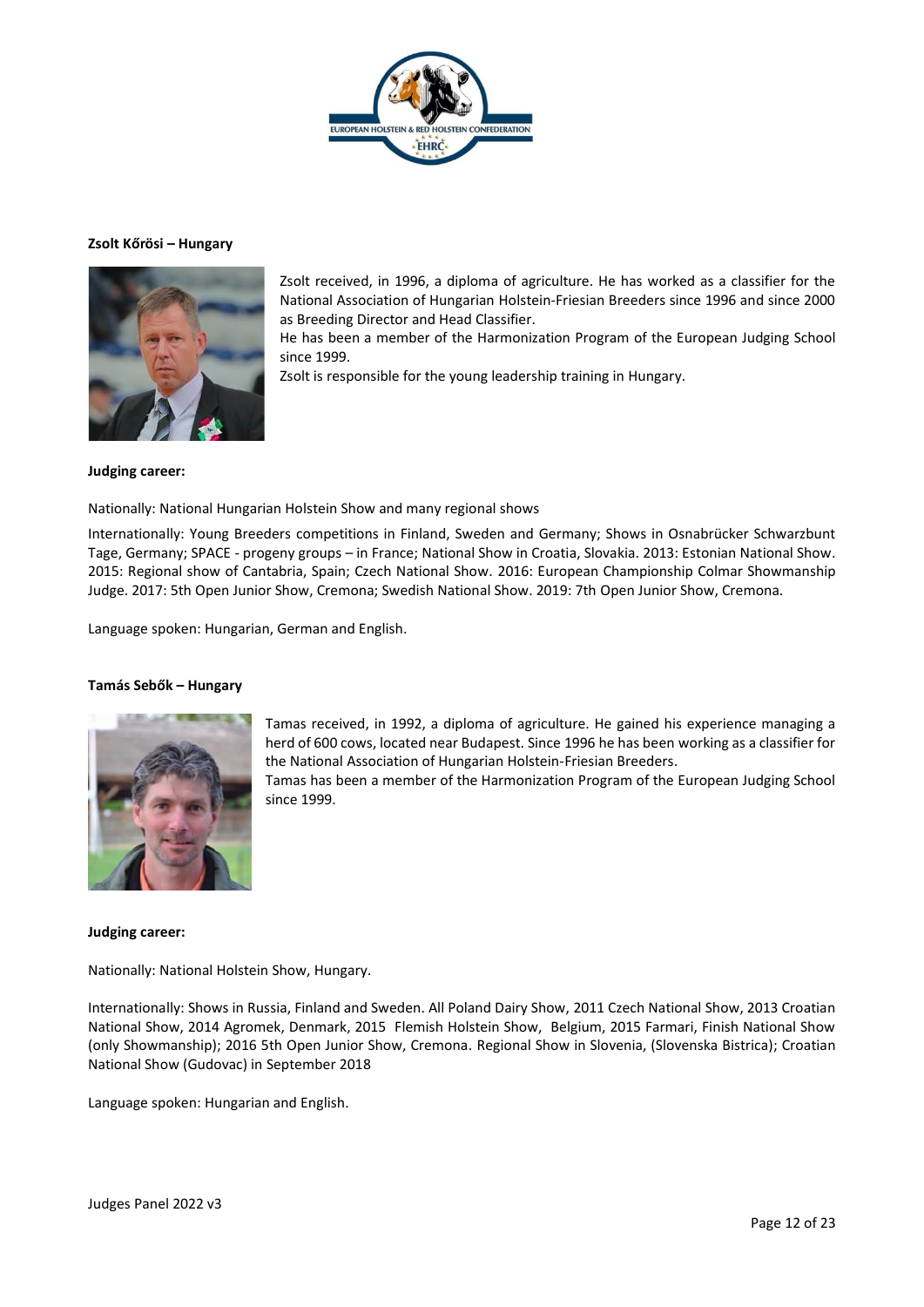

## **Giuseppe Beltramino - Italy**



Giuseppe grew up on a dairy farm in Northwestern Italy (Bel Holstein-Buriasco, Turin), and is still involved with the family herd (genetics and showing). He now works as Export manager for Gènes Diffusion and Intermizzo. His passion for showing cattle started when he was 16 and since their first participation in a county show in 1986 Giuseppe never stopped showing their cattle at local, national and international level. Despite his young age Giuseppe used to prepare, look after and lead their animals into the ring completely on his own. Prior to becoming an export manager, he worked for many years as professional dairy cattle fitter in Italy and Europe. Giuseppe started judging in 1998 and he has been an ANAFI official judge since 2005. Thanks to his previous career as fitter, Giuseppe has been requested many times to judge Youth Shows and has officiated as a judge at Shows.

#### **Judging career:**

Nationally: 2012, 2017 Italian National show Cremona.

Internationally: Belgium: National Show Tournai, Foire Libramont, La Nuit de la Holstein, 1999: Règional Rhone-Alpes (F). 2002: Sidney regional show (Australia). 2004: Regional show Porto (Portugal). 2007: Régional Gruyére Bulle (Switzerland). 2008: Régional Arc Juracien (F). 2009: Gotthard Open (Switzerland). 2010: Rennes régional Bretagne (F), Open show Génisses Saint Etienne (F), Villa Maria show (Argentina), Regional show (Sweden). 2011: Eurogénetique Epinal (F), October 2011 Northern Dairy Expo (UK). 2012: SPACE Rennes (F). 2013: Moexmu Show Muimenta (Spain). 2015: Libramont (Belgium), part of the Master Judges panel during the Latin America Holstein Judges workshop in Uruguay. 2016: March Coulommiers (F), July Azores (Portugal), September Brienne le Château (F), October Pontivy (F). 2017: October San Jose di Motevido (Uruguay). 2018: April Spring Show Cheshire (UK). 2019: February Concurso Fefriga Gandagro (Spain), Interregional Aquitanima Bordeaux (F). 2021: Autumn Show Hainaut (Belgium), Associated Judge National Holstein Show (Canada).

Languages spoken: Italian, English and some Spanish

#### **Massimo Capra – Italy**



Massimo was part of the body of "provincial experts" in 1980 and when he finished his study, in 1983 he becomes "ANAFIBJ classifier". Since 1987 he has been actives in an Italian A.I. company with technical-commercial assignments and since July 1991 has been responsible a cooperative which mainly deals with the commercialization of bovine animals conferred by the members of the cooperative, as well as other services including the distribution of semen. He is an "official ANAFIBJ judge" since 1998, and he judged the most important Italian shows. He is part of the ANAFIBJ Consultative Committee of Experts until 2003.

#### **Judging career:**

Nationally: The Italian National Show in Cremona in 2003, 2009, 2015, 2021, and all the major shows in Italy. Internationally: Portugal (Agroleite - 2007), in Spain (Galizia - 2005, Cantabria - 2009 and Gijon - National Show 2015), in Turkey, in Netherland (NRM - National Show 2006), in Poland (Poznan - National Show 2015), in Argentina (Expo Pozo del Molle - 2017), in Czech Republic (Kralovice - National Show 2019), in Hungary (National Show 2021).

Language spoken: Italian and English.

.

Judges Panel 2022 v3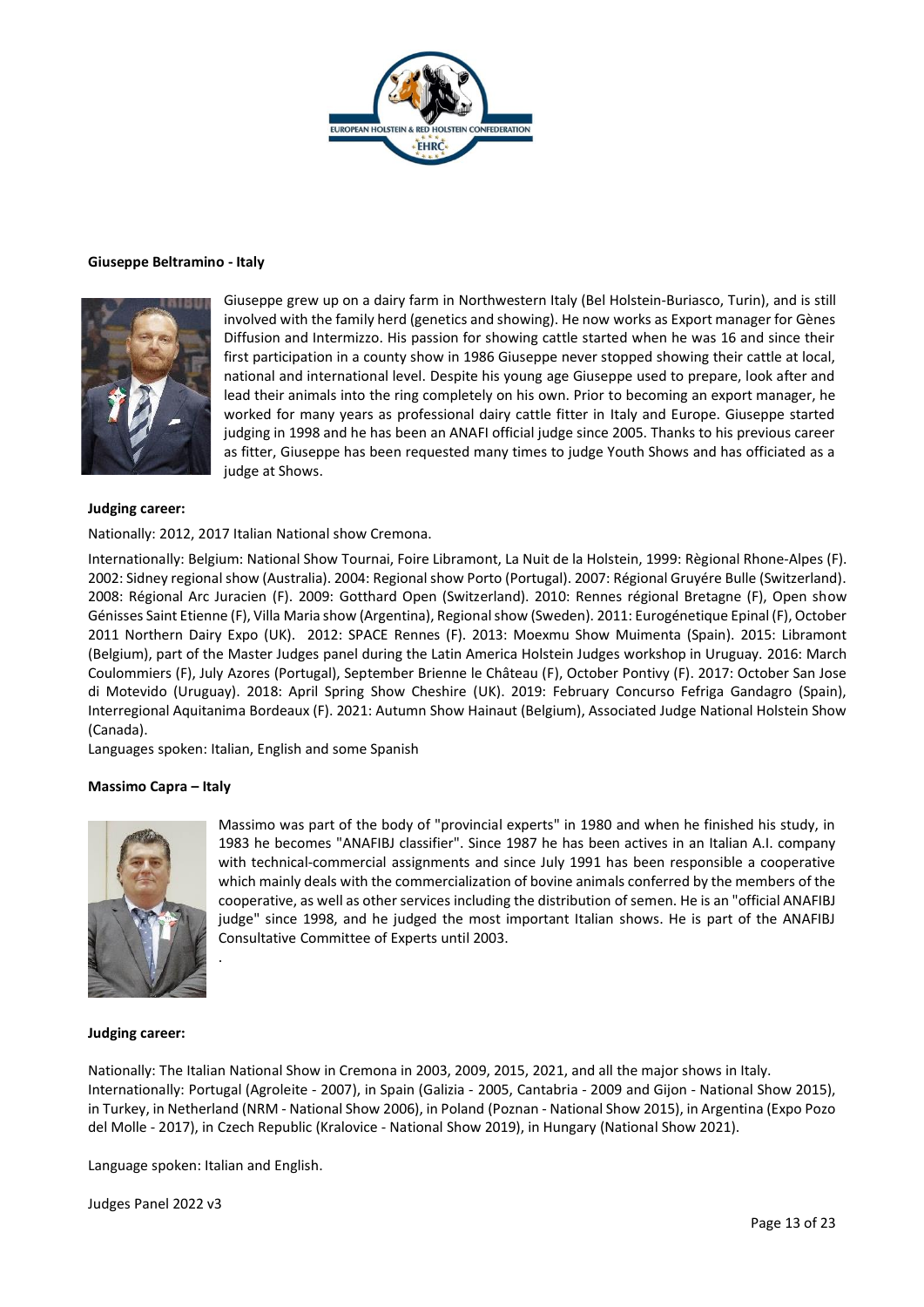

## **Attilio Tocchi - Italy**



Attilio grew up on a dairy farm in Tuscany, Italy (Toc-Farm Holstein). During his life he has travelled around the World and especially in North America, visiting farms and Holstein Shows. He now works full time in his farm in addition to being involved in some boards of directors in the agricultural world. The passion for showing cattle started when he was 15 and since their first participation to a provincial show in 1989 Attilio never stopped showing their cattle at local and national shows. Despite his young age Attilio used to prepare, look after and lead into the ring their animals completely on his own. Attilio always enjoyed washing, feeding and leading cows and clipping at home. In over thirty years of participation in the shows Attilio has worked side by side with many of the best trainers in the world as well as worked in 1994 for Quality Holstein in Canada. Attilio has always believed in cow families and from these he has tried to develop show animals

but also bulls.

## **Judging Career:**

Nationally: ANAFI official judge since 2005. Since 2007 Attilio judged National Show, inter-regional, regional, interprovincial and provincial shows. Attilio has judged Youth Shows everywhere in Italy including the International Dairy Show in Verona and the National Show in Gonzaga.

Internationally: in Spain and September 2011 12th Feria Regional Argentina, 2015 June Regional Show dell' Asturia Gijon, Spain.

Languages spoken: Italian and English.

## **Anne Kalsbeek – Netherlands**



Together with his family, Anne owns a farm with 65 hectare of land, in the north of the Netherlands.

The herd has 110 black and white and 10 red and white Holsteins cows with an average production of 9700 kg milk with 3,50 protein, with 65 head of youngstock. The average score for the cows is 84 pts.

**Judging career:**

Nationally: All-Holland Dairy show (NRM) 2010; CRV-Koe Expo in 2009 and 2015

Language spoken: Dutch and English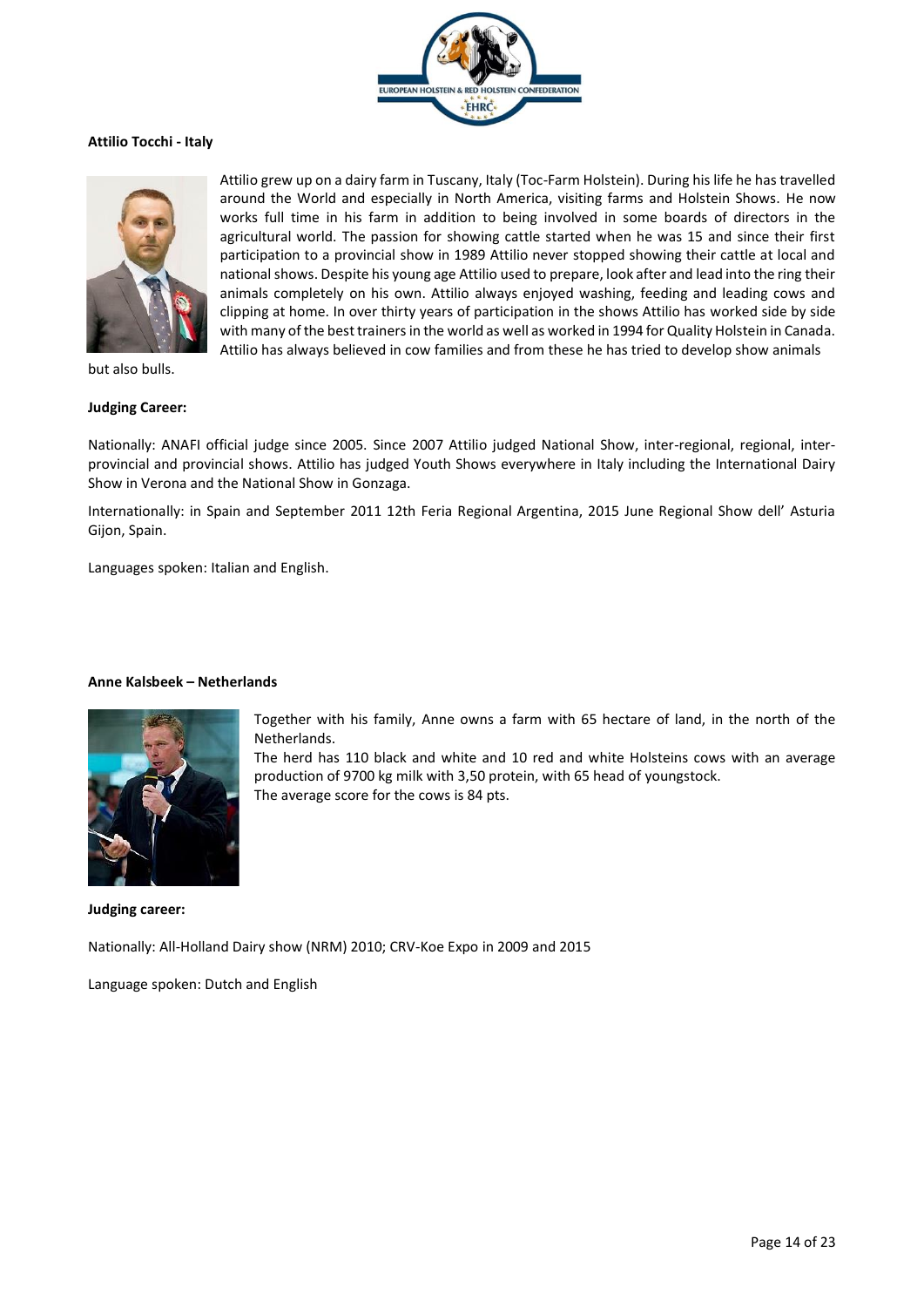

#### **Jan Steegink – Netherlands**



Together with his wife Irma and son Thomas, Jan owns a farm with 100 milking cows and 70 head of youngstock, with an average production of 9,600 kg. The farm consists of 50 ha, of which 40 ha grass and 10 ha maize. The average type score of the herd is 86.8 pts In 2005 he was named as the Red and White Holstein breeder of the year in the Netherlands.

#### **Judging career:**

Nationally: All-Holland Dairy Show (NRM) 2012, HHH-show 2012 and All-Holland Dairy Show (NRM) 2017. Internationally: Agro Nord Denmark 2015, Agriflanders Gent Belgium 2015, National Show Hungary 2015, National Show Poland 2016. Excellent Shau Leer, Germany 2019; RUW Shau te Hamm, Germany 2019.

Languages spoken: Dutch and English.

## **Paul Hannan - Republic of Ireland**



Paul is the owner of 'Lisnalty Holsteins' with herd average of 13,000kg for 140 cows of which 48 are EX and 87 VG. The herd has been in the top 2 of the last 6 National Herd Competitions and was the winner in 2009, 2010 and 2011. The herd has competed in all major Irish shows, gaining consistently successful.

## **Judging career:**

Nationally: Numerous local shows, including showmanship and stock judging competitions; 2017 IHFA National Herds Competition

Internationally: Royal Norfolk and Lancashire Herds Competition, UK and Cantabria in Spain. 2015 March Agronord Show in Aars Denmark, June NRM Zolle Holland; 2016 Danish National Show; 2021 Agro Nord, Denmark

Language spoken: English.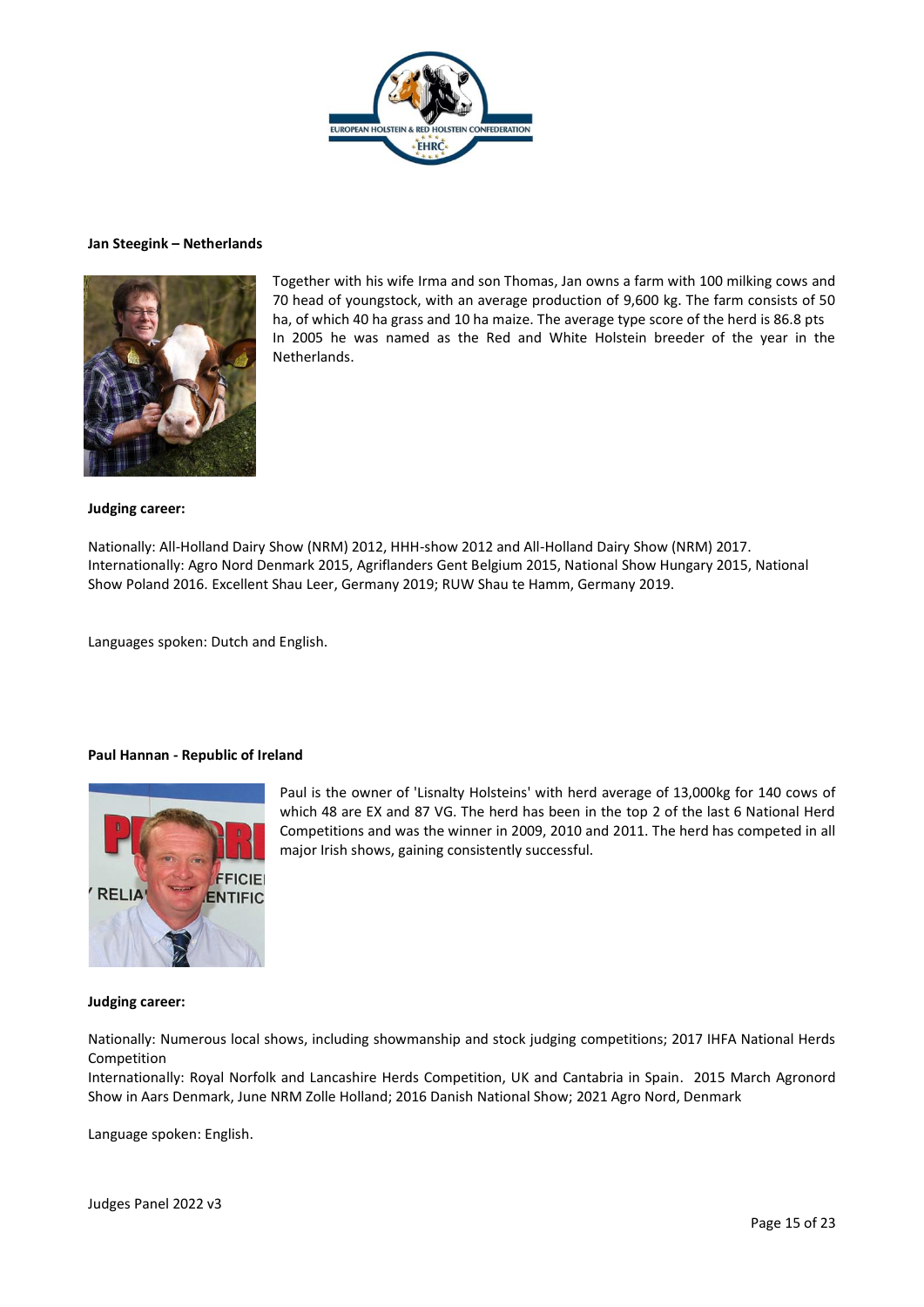

## **Garry Hurley – Republic of Ireland**



Garry has judged in the Republic of Ireland, Northern Ireland, England, Wales and Portugal.

Garry hails from the Clonpaddin Herd, in Wicklow the beautiful Garden of Ireland where they milk 100 cows of which 40 are classified EX. The herd is represented at all the major shows in throughout the country.

## **Judging career:**

National: 2016 Carlow Kilkenny Calf Show, Cork Calf Show, Dundalk Show; 2017 IHFA National Open Day Stock judging. International: 2015 Regional Show Portugal; 2016 Western Holstein Show UK.

Languages spoken: English

#### **Victor Jackson – Republic of Ireland**



Victor Jackson has worked with dairy cattle all his life and is owner of the Crossnacole herd of 150 milking dairy cows. The herd has won the Irish National Dairy Herds Competiton on numerous 16ccasions, most recently the Large Herds Section in 2017 and Overall Inspection winners in 2017. The herd is made up entirely of top North American and Canadian bloodlines. Victor has shown cattle all his life and has taken championships at most of Ireland's premier shows, including – National Livestock Show, Royal Dublin Society Spring Show, Bailey's Champion Cow, Galway Show, Limerick Show, Charleville

Show and National Dairy Show. Victor was selector for Ireland's winning team at the European Show in 1998.

#### **Judging career:**

National: 2015 Cork Club Herds Competition; 2016 Tullymore National Show, Ireland; 2016 Cork YMA Calf Show. Galway Show, Limerick Show, Cork Show, and Clonakilty Show. He has also judged in Northern Ireland and has judged many Herds Competitions.

Languages spoken: English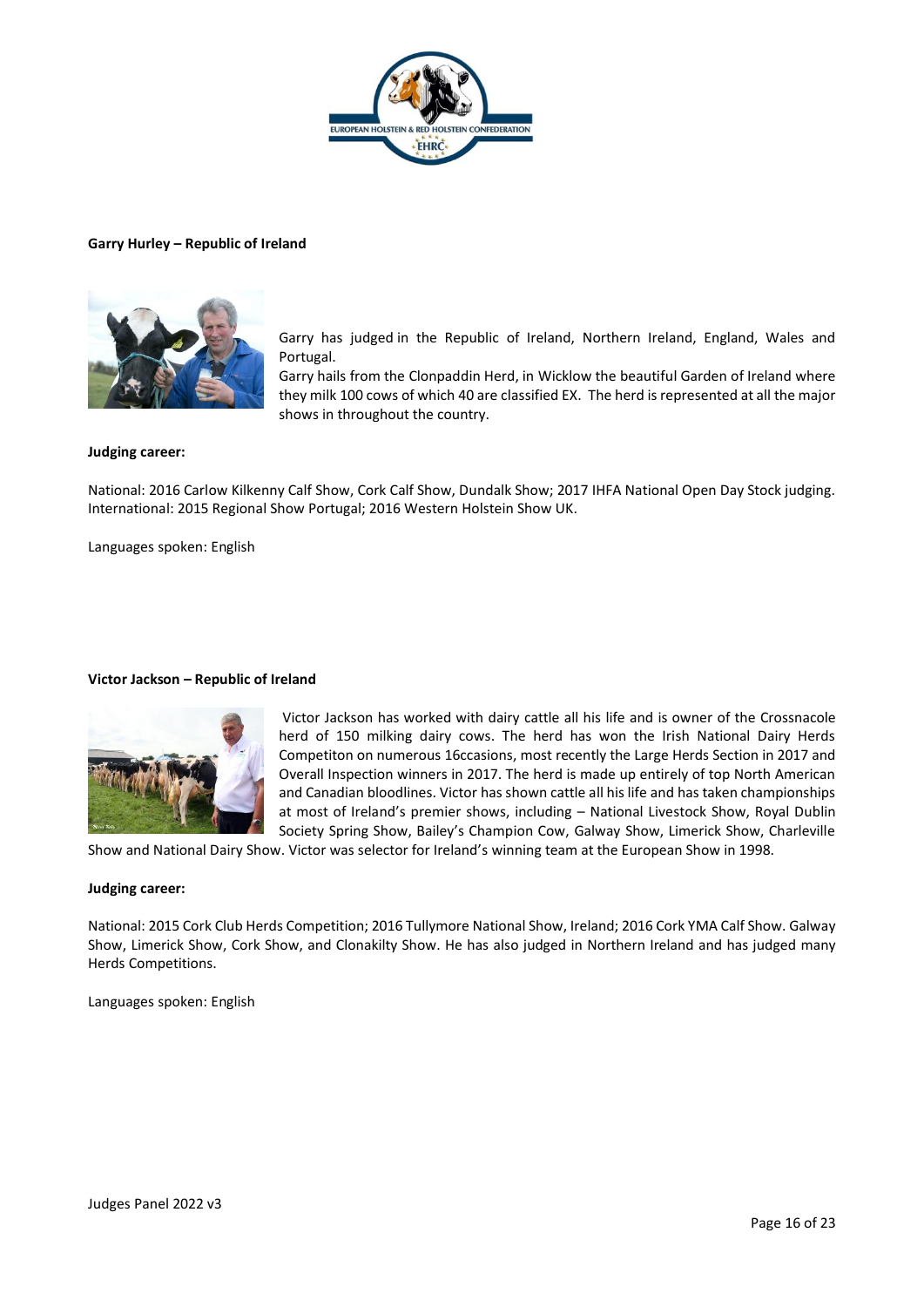

#### **Gary Jones – Republic of Ireland**



Gary from Gorey, Co. Wexford, Ireland was born and raised on the 50 cow Hallow farm. He now lives in the UK with his wife Izzy and son Ted where they now occupy the Jones prefix. The family also owns a number of animals with Izzy's parents (200 cow Knowlesmere herd) where Gary acts as the breeding advisor and helps manage the show animals. The Jones prefix has owned/bought/sold and bred numerous National champions throughout Europe. Gary has been a full time cattle fitter/ merchandiser for 11 years and has been privileged to fit and prepare many grand champions and junior champions worldwide, in countries such as USA, Canada, Mexico, Switzerland, Ireland, United Kingdom, Italy, Belgium, France, Spain, Poland, Columbia, Holland, Austria, Germany, Sweden, Slovenia, Brazil, Denmark. Gary is a member of judging panels in Ireland, UK, Europe and USA

#### **Judging career:**

Nationally: Clonakilty, Breffneil Oriel, Cork, Limerick /Clare, North Eastern, Kildare. Internationally: Associate Supreme Latier, Quebec, Canada; Nantwich UK, Scotland South UK, Northern Ireland UK, South Wales UK, Oswestry UK, Open Junior Show Cremona Italy.

Languages spoken: English

#### **Javier Alvarez - Spain**



Javier comes from a family farm in Galicia, with a herd of 26 milking cows and 19heifers, farmed on pasture, with an average yield of 9,200 kg milk and a 84,3

average classification. His professional career started in milk recording and then embryo transfer units. Since 2013 Javier has been team manager of the Ponderosa Holsteins farm, where research is a main activity. Javier has been a teacher at Spanish National Young Breeders School since 2004 and Showmanship Judge in accordance with American and Battice School Rules. He has belonged to the Spanish judges' panel since 2006 and to the EHRC panel since 2013. Javier has taught at many Young Breeders and Showmanship Schools in Spain and Portugal. He has been a Master Judge in the following Judging Schools: 2005, 2006 and 2007: Sao Miguel Agriculture Association,

2009: Portuguese National Judging School, 2014: Spanish National Judging School. He has been involved in the teams participating in the EHRC Championships since 2010.

#### **Judging career:**

Nationally: All major local and regional shows; 2011 13th CONAFE National Spring Show; 2015 Treceño, Cantabria Spain, Llanera Asturia Spain; 2017 Moexmu Lugo Spain, Valle de los Pedroches Córdoba Spain. 2018: 39th National Show Conafe 2018

Internationally: Portugal 2006, 2007 and 2011 Isla Terceira, Azores, Portugal. Conducted the 2010 Judging School in Azores; 2013 Coimbra Show; 2014 National Show Sweden. 2019: National Holstein Calf Show (UK).

Judges Panel 2022 v3 Languages spoken: Spanish and English at cattle show level.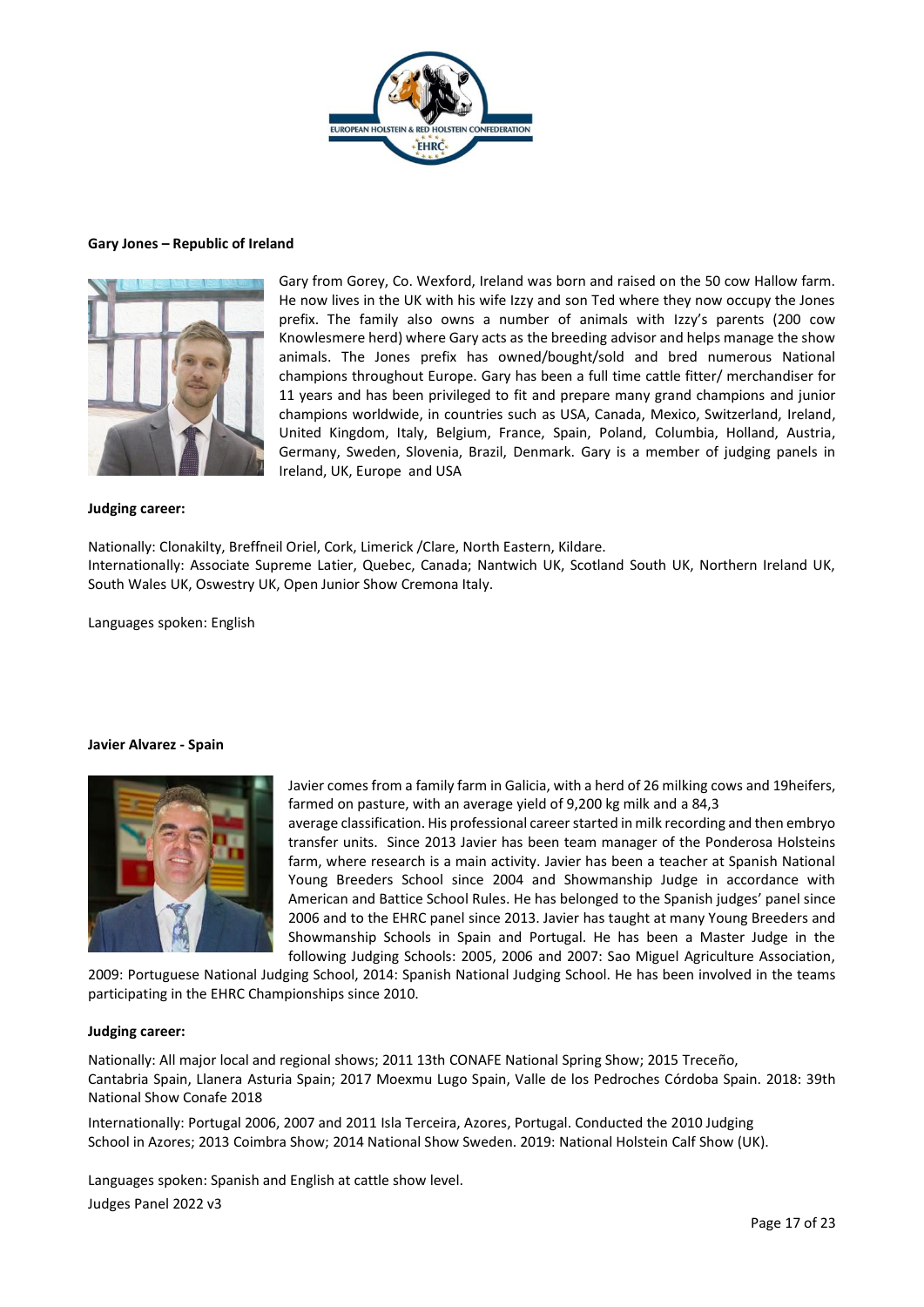

#### **Paulino Badiola - Spain**



Together with his father, Jose Ramon, Paulino owns Ganadería Diplomada Badiola. The herd has 225 milking cows, with a yield average of 12,344 kg milk; 3.99% fat; 3.33% protein. Their classification average is 87.1 points. They have been awarded 24 times the Best Breeder and 25 times Best Herd at the Spanish National Show. Paulino has been awarded Master Breeder. Paulino has a Veterinary degree and MSc in Integral livestock production by UNESCO.

## **Judging career:**

Nationally: All major local and regional shows; National Judging School 2005. Internationally: 2002 Chiquinquirá, Colombia; 2004, 2012 Agroleite, Portugal; 2005, 2007 Gándara, Azores, Portugal; 2010 Spanish Judge at the European Championship, Cremona; 2019 Fona Holstein Show, Querétaro, Mexico.

Languages spoken: Spanish, English at Cattle show level.

## **Jaume Serrabassa - Spain**



Jaume owned the Comas Novas farm, Barcelona, until 2010 and still keeps some of his best cows in Cal Marquet farm (Best Breeder 2013), where he has been technical director. Today he is Breeding Adviser at Triangle Holstein, and also he is a teacher at the Spanish National Young Breeders School and European School in Battice, Belgium.

#### **Judging career:**

Nationally: Jaume is official CONAFE Judge since 1998 and since 2002 is a member of the Spanish Judges Committee. He has also judged showmanship competitions in Spain. He has judged all major local shows and regional shows, including the Spring National Show CONAFE 2005 and 2009.

Internationally: Colombia, Ireland, Italy, Poland, Finland, UK, Portugal and Hungary. 2011 Trofa Show, Portugal ; 2012 Portuguese judging School, Acores, Portugal; 2012 Regional Show Holstein Centro, Aveiro, Portugal; 2013 Hungarian National Show; 2014 Spanish Holstein Show, Gijón, Spain; 2015 Eurogénétique, France; 2016 Wintershow FVZH Holland, 2016 European Championship (Red and White); 2017 MIL Los Morteros-Córdoba Argentina.

Languages spoken: Spanish, English and Italian.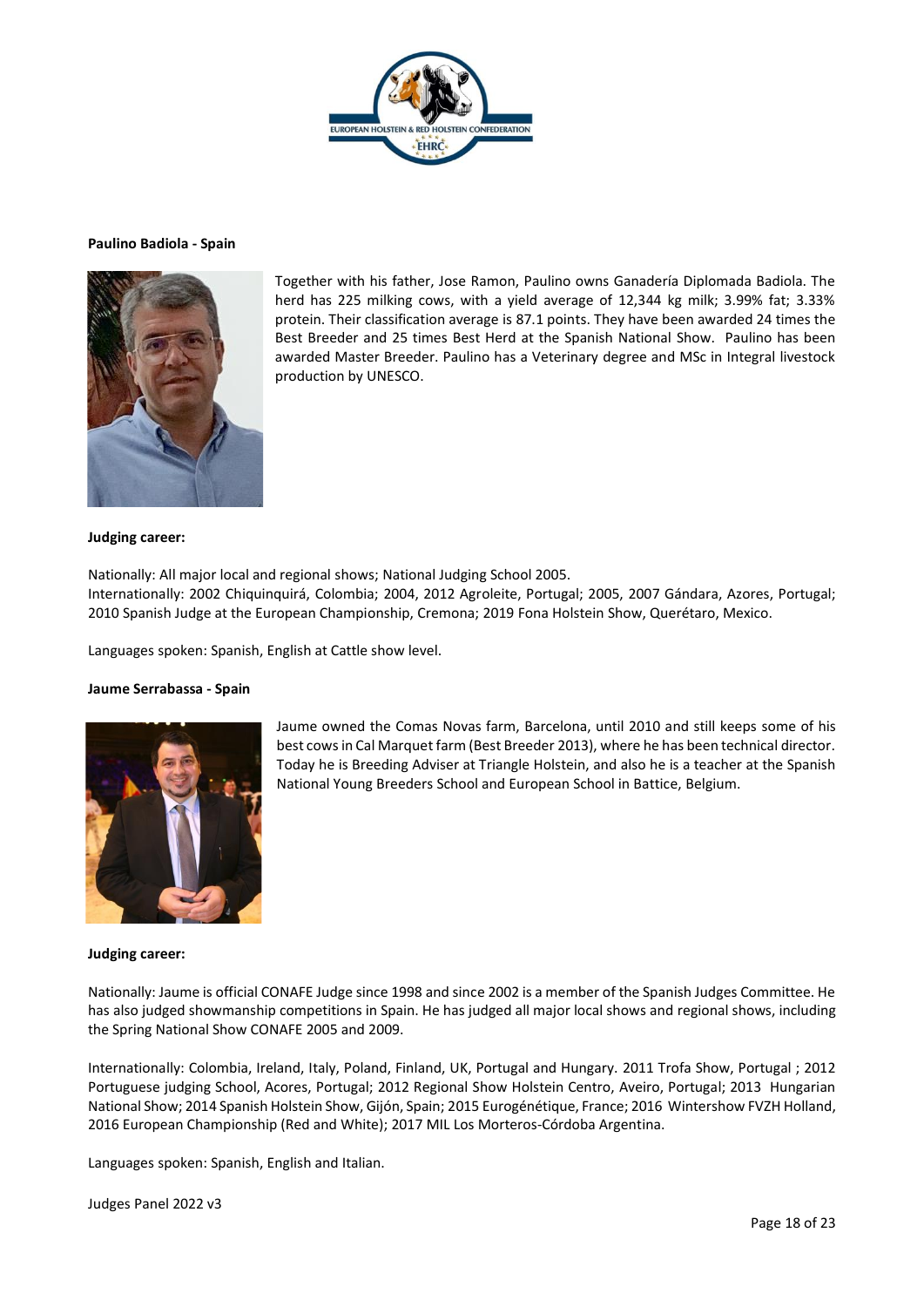

#### **Albert Kuiper – Sweden**



Albert was raised on a dairy farm in the Netherlands and worked as an advisor in the dairy industry until 2006. In 2006 his family bought a 60 cow dairy farm on the west coast of Sweden. In this organic family farm they are now milking 125 cows on 190 ha land and 65 ha of forest. Albert is also a member of the board of the Swedish Holstein Association.

**Judging career:**

Nationally: several shows Internationally: 2016 Koe Expo in Roesselare Belgium; 2017 Agro Nord in Aars Danmark,

Languages spoken: Swedish, Dutch and English.

#### **Gill Zeilon - Sweden**



Gill was born in the city. After ending University she worked in a regional farmer cooperation as a breeding and feeding/milk advisor. After a few years she was working with breeding and checking young bull daughters, bull mother selection, et- calves, etc. Later she was responsible for all breeding advisors and breeding information communicated to the farmers.

In 2004 Gill started working for The Swedish Holstein Association, as CEO and is responsible for everything in the Association. Gill judges, classifies, and is responsible for the National Show, magazine, year meetings, shows and much more. She oversees all the Young Breeders' activities including competing with young breeders abroad, camps for

youngsters and meetings to teach them to classify, judge and show cows. Gill has commissions in many different boards.

#### **Judging career:**

.

Nationally: Sweden

Internationally: all different breeds and showmanship, in different countries since 2004 Finland, Norway, Hungary, Portugal, Estonia, Azores and United Kingdom.

Languages spoken: Swedish and English.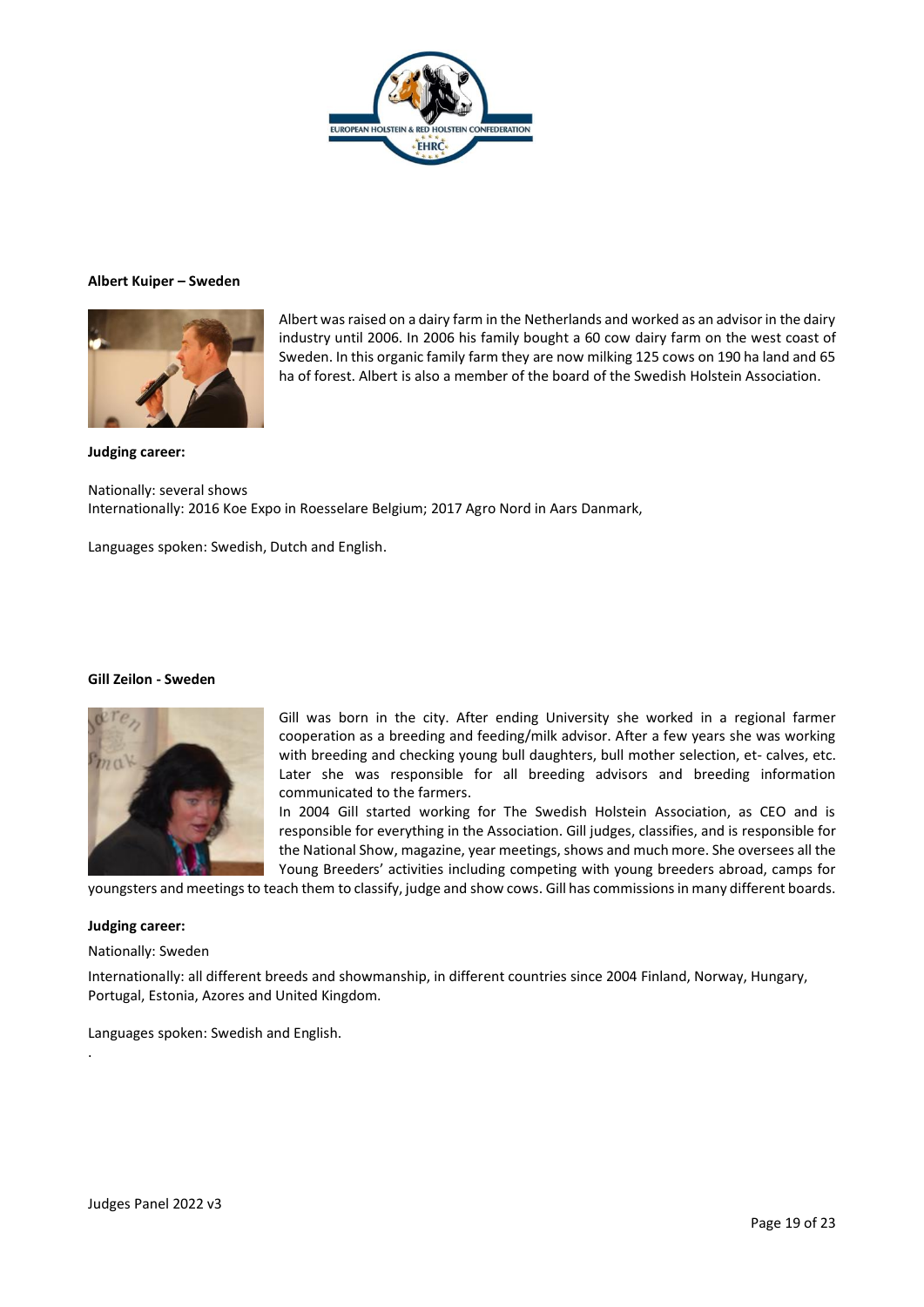

#### **Jacques Rouiller – Switzerland**



Jacques is owner of Illens Holsteins. He is forty-five years old and is married with four children. Jacques is a breeder and has been a Swiss Federal Master Farmer Judge for Holstein Switzerland since 2006. He farms 64 Hectares, located at an altitude of 700m. The herd of 160 Holsteins, with 65 milking cows has a milk production of 600'000 kg (without silage). Two thirds of the milk goes to Gruyère AOC, and one third for industry milk. The average milk production is 9500 kg, 4.00 % MG, 3.3 % P. His herd is classified with 15 EX, 25 VG, 20 G+ cows. He has had success at shows with Grand Champion Swiss Expo 1997, Grand Champion Expo Bulle 1998, Grand Champion Junior Bulle Expo 1993 and 2014. Jacques was named Master breeder in 2010.

## **Judging Career:**

Nationally: Expo Arc Jurassien, Junior Bulle Expo 2017; Marché Concours Bovin, Regioschau, Olma 2018; Internationally: Concours Départemental Habsheim 2017; Concours Régional de Bretagne 2018.

Languages spoken: German, French and English

#### **Marcel Egli - Switzerland**



Marcel Egli was born and raised in Buttisholz in the canton of Lucerne in Switzerland. His parents and brother run the Holstein farm Woodhouse Holsteins there with around 50 cows and 35 ha of land. Marcel has two apprenticeship qualifications as farmer and retail specialist. Since 2014 he has been working for the breeding association Swiss herdbook as a breeding advisor throughout Switzerland. He has been an official judge for Swiss herdboook since 2017. During this time, he also travelled all over Europe to livestock shows and was responsible for the show team at the well-known Swiss Holstein Farm Ptit Coeur Holsteins. Since 2020, he has taken over his wife Fabienne's farm in Les Breuleux, Jura, where he manages around 22 ha and raises around 60 heifers for his

parents and brother. The two farms work very closely together. Marcel has also been heavily involved in the auction business since 2020 ; under the name Genetics Sale, he and two partners offer auction organizing services throughout Europe, with Marcel often also acting as auctioneer. Over the years, Marcel has also been able to celebrate some show successes, both with animals from his parents' farm or with animals he co-owns.

## **Judging Career:**

Nationally: Aargauer Eliteschau, Gruyere Expo, 125 ans Neuchexpo, diverse kleinere lokale Schauen Internationally: Sommet d'Elevage France, Castlewellan Show Nothern Ireland, Jungzüchter Triathlon Germany, Tarmstedter Ausstellung Germany, 20 Jahre JZ Innsbruck- Land, Austria

Language spoken: German, French, English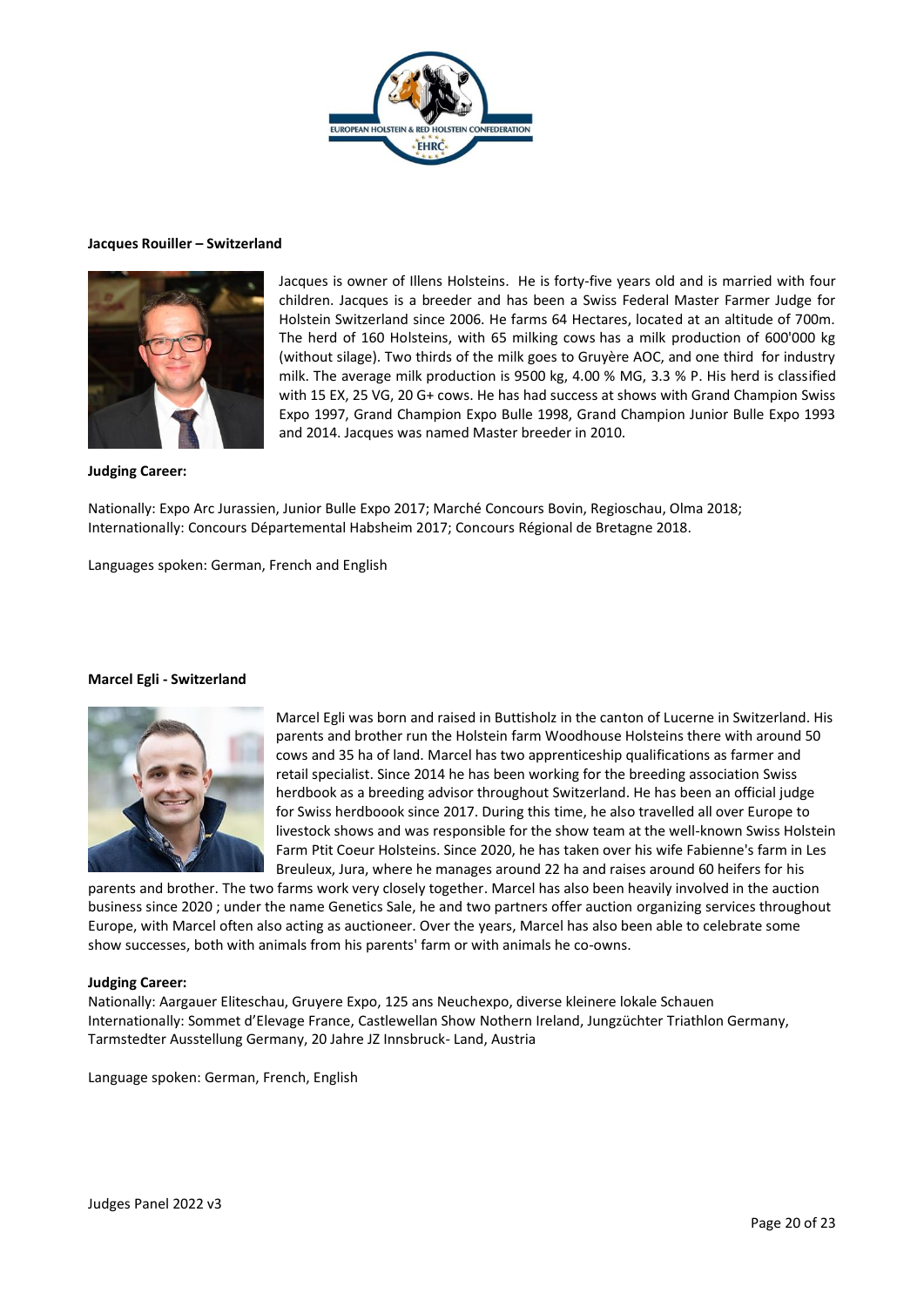

#### **Patrick Gubelman - Switzerland**



Patrick grew up on a dairy farm and worked for several household names in the Holstein show scene across North America. (Pierre Boulet, Ferme Jacobs, Ferme Boulet, Regancrest, Luck-E Holstein to name a few). Now he works for Swissgenetics and is responsible for a territory.

#### **Judging career**:

Several regional and national shows within Switzerland (Holstein and Brown Swiss as well)

Languages spoken: English, German, French

## **Thomas Ender – Switzerland**



Thomas obtained his Bachelor of Science in Animal Production in 2008 and has been Head Classifier for Holstein Switzerland and Swissherdbook since 2010. Before that he worked as a cattle fitter at Shows throughout Europe. Since 2018 he has been a member of the WHFF Type Harmonisation Working Group. Thomas has led numerous show winners in the ring. He co-managed the Swiss Team at the European Show in Libramont 2019. Together with his brother Andreas he owns and operates Hellender Dairy Farm, which includes 37 ha of farmland, 35 Holstein cows and 50 young stock. Hellender Holsteins was one of the first group of Master Breeder herds in Switzerland. The current herd classification is 15 EX, 7 VG, 9 GP. The herd was nominated as one of the 100 Most Influential Herds of the past 25 years by Holstein International (2019)

#### **Judging Career:**

Nationally: numerous regional shows Internationally: Belgium, Germany, Hungary, Italy, Luxembourg

Languages spoken: German, French and English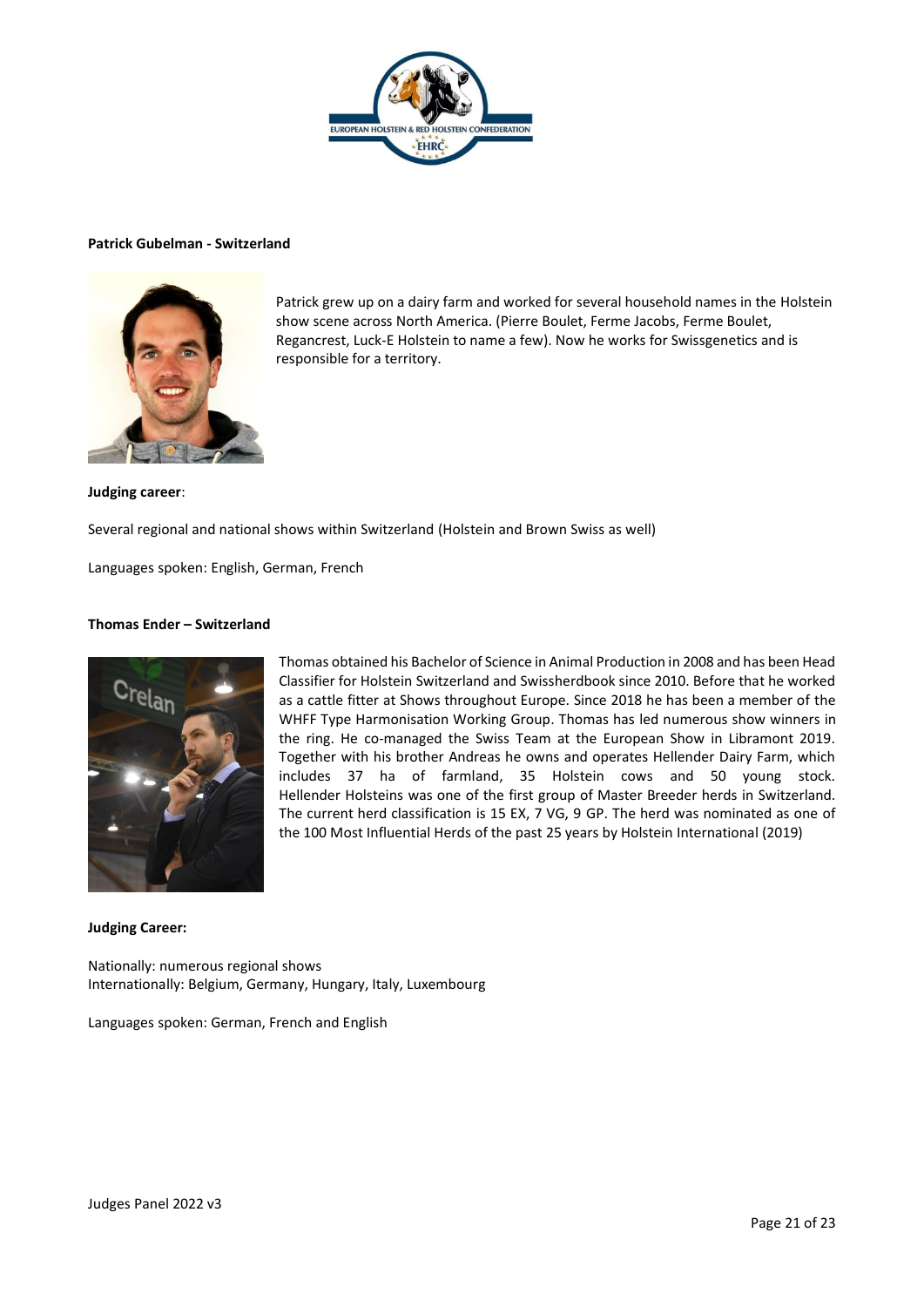

## **Andrew Cope – UK**



Andrew Cope owns and runs the 250 cow Huddlesford herd in the UK. The herd bred the European Intermediate Champion in Colmar and has produced many prize winners in the UK including 1st 4yr old and Reserve Champion at the 2017 UK National Show.

## **Judging Career:**

Nationally: Many UK shows including Royal Norfolk, Royal Yorkshire and East of England as well as Royal Belfast and Northern Ireland National Calf Show, the Royal Three Counties and Lincolnshire Show. Internationally: 2019 Hungarian National Show, Cantabria Regional Holstein Show, Spain and Southern Ireland National Livestock Show

Language spoken: English.

## **John Cousar – UK**



Breeder of the 'Howcommon' Herd, which received the Honourable Mention in the UK National Herds and Premier Herd, Scotland, competition. John received the Master Breeder Award and has competed at and won numerous shows.

## **Judging career:**

Nationally: Judged herd competitions all over UK, Royal Welsh, Royal Highland and Dairy Farming Event. 2017: Royal Manx, UK

Internationally: Poland, Azores, Ireland. 2016: Country Group Judge for European Championship, Colmar, France

Language spoken: English.